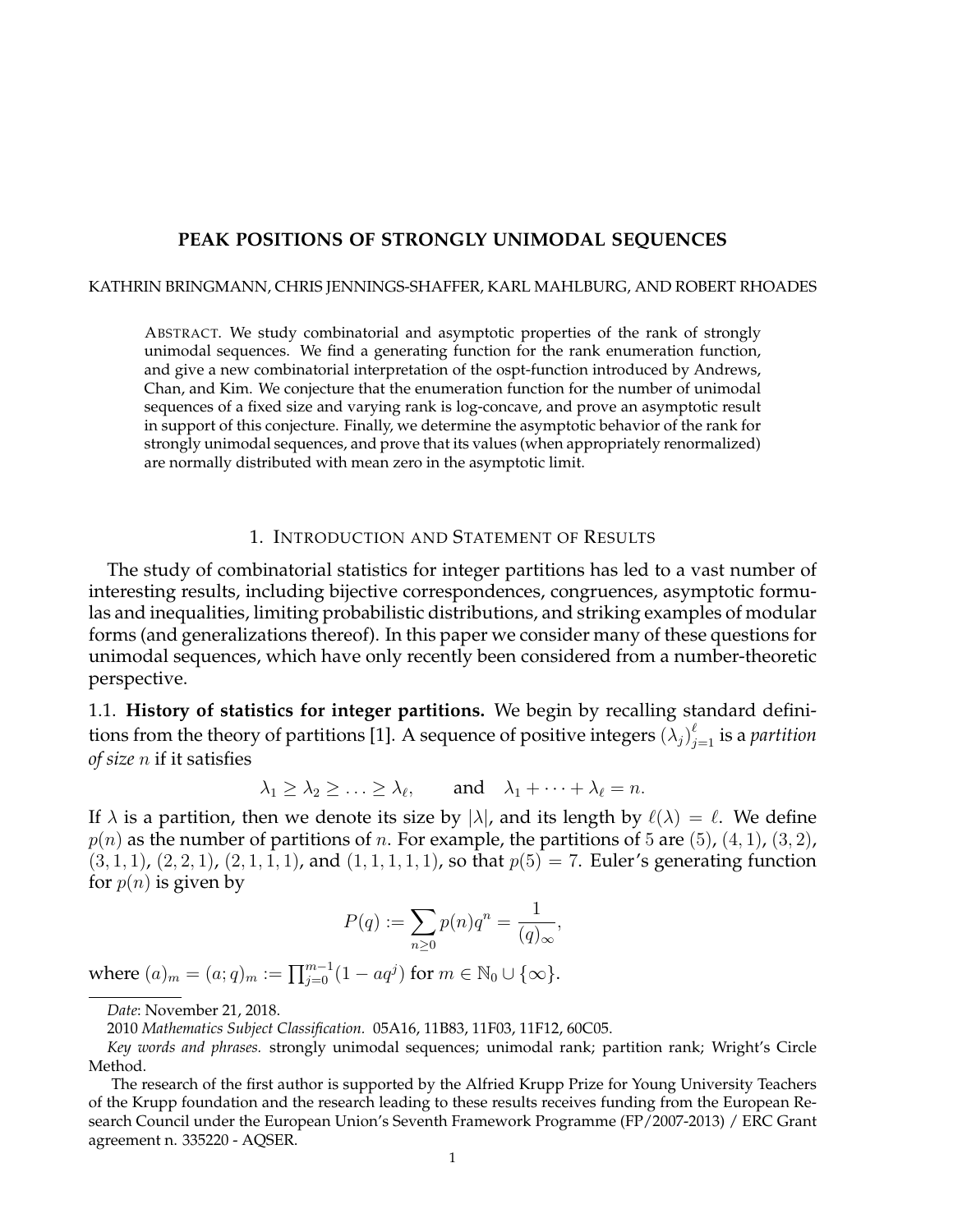Determining the growth of  $p(n)$  was one of the early motivating problems in the theory of partitions, and Hardy and Ramanujan [34] developed the Circle Method in order to provide an asymptotic series expansion for  $p(n)$ . Their result includes the asymptotic main term √2<sup>n</sup>

$$
p(n) \sim \frac{1}{4\sqrt{3n}} e^{\pi \sqrt{\frac{2n}{3}}}
$$
 as  $n \to \infty$ .

The proof intrinsically relies on the fact that  $P(q)$  is essentially the inverse of Dedekind's  $\eta$ -function, which is defined by  $\eta(\tau):=q^{\frac{1}{24}}(q)_\infty$  (throughout  $q:=e^{2\pi i \tau}$ ), which is a weight  $\frac{1}{2}$  modular form (with multiplier).

Ramanujan [39] also used modular forms to prove striking congruences for the partition function. He showed that if  $n \in \mathbb{N}_0$ , then

$$
p(5n+4) \equiv 0 \pmod{5}
$$
,  $p(7n+5) \equiv 0 \pmod{7}$ ,  $p(11n+6) \equiv 0 \pmod{11}$ . (1.1)

Dyson [27] introduced a more combinatorial approach to these congruences, where the partitions are decomposed into equal classes based on certain statistics. He defined the *rank* of a partition to be its largest part minus the number of its parts, so that

$$
rank(\lambda) := \lambda_1 - \ell(\lambda).
$$

Andrews and Garvan [7] later defined the *crank* of a partition as follows. Let  $o(\lambda)$  denote the number of ones in  $\lambda$  and define  $\mu(\lambda)$  to be the number of parts strictly larger than  $o(\lambda)$ . Then if  $|\lambda| > 1$ ,

$$
crank(\lambda) := \begin{cases} \text{largest part of } \lambda & \text{if } o(\lambda) = 0, \\ \mu(\lambda) - o(\lambda) & \text{if } o(\lambda) > 0. \end{cases}
$$

For the empty partition, it is convenient to define rank( $\emptyset$ ) = crank( $\emptyset$ ) := 1. The crank of the partition  $\lambda = 1$  does not follow the above definition, as described below in (1.3). As the focus of the present paper is not on divisibility properties, the Ramanujan congruences are not discussed in the sequel; we simply mention here that the rank can be used to decompose the partitions counted by (1.1) into k equal classes for  $k \in \{5, 7\}$  (this was conjectured in [27], and proven by Atkin and Swinnerton-Dyer [9]), and the crank decomposes all three congruences from (1.1). Dyson's conjecture for the crank famously required both defining the statistic and proving the partition decomposition; the first result is due to Garvan [31], who proved a decomposition using weighted "vector partitions", and subsequently Andrews and Garvan [7] defined the partition crank given above.

Let  $N(m, n)$  denote the number of partitions of n with rank m, and similarly, for  $n \in$  $\mathbb{Z} \setminus \{1\}$ , let  $M(m, n)$  denote the number of partitions of n with crank m (for  $n = 1$ , the series below requires defining  $M(\pm 1, 1) = 1$  and  $M(0, 1) = -1$ ). The generating functions are given as

$$
R(w;q) := \sum_{\substack{n\geq 0\\ m\in \mathbb{Z}}} N(m,n)w^m q^n = \sum_{n\geq 0} \frac{q^{n^2}}{(wq)_n (w^{-1}q)_n} = \frac{1-w}{(q)_{\infty}} \sum_{n\in \mathbb{Z}} \frac{(-1)^n q^{\frac{n(3n+1)}{2}}}{1-wq^n},\qquad(1.2)
$$

 $(9 - 1)$ 1)

$$
C(w;q) := \sum_{\substack{n\geq 0\\ m\in \mathbb{Z}}} M(m,n)w^m q^n = \frac{(q)_{\infty}}{(wq)_{\infty}(w^{-1}q)_{\infty}} = \frac{1-w}{(q)_{\infty}} \sum_{n\in \mathbb{Z}} \frac{(-1)^n q^{\frac{n(n+1)}{2}}}{1-wq^n}.
$$
 (1.3)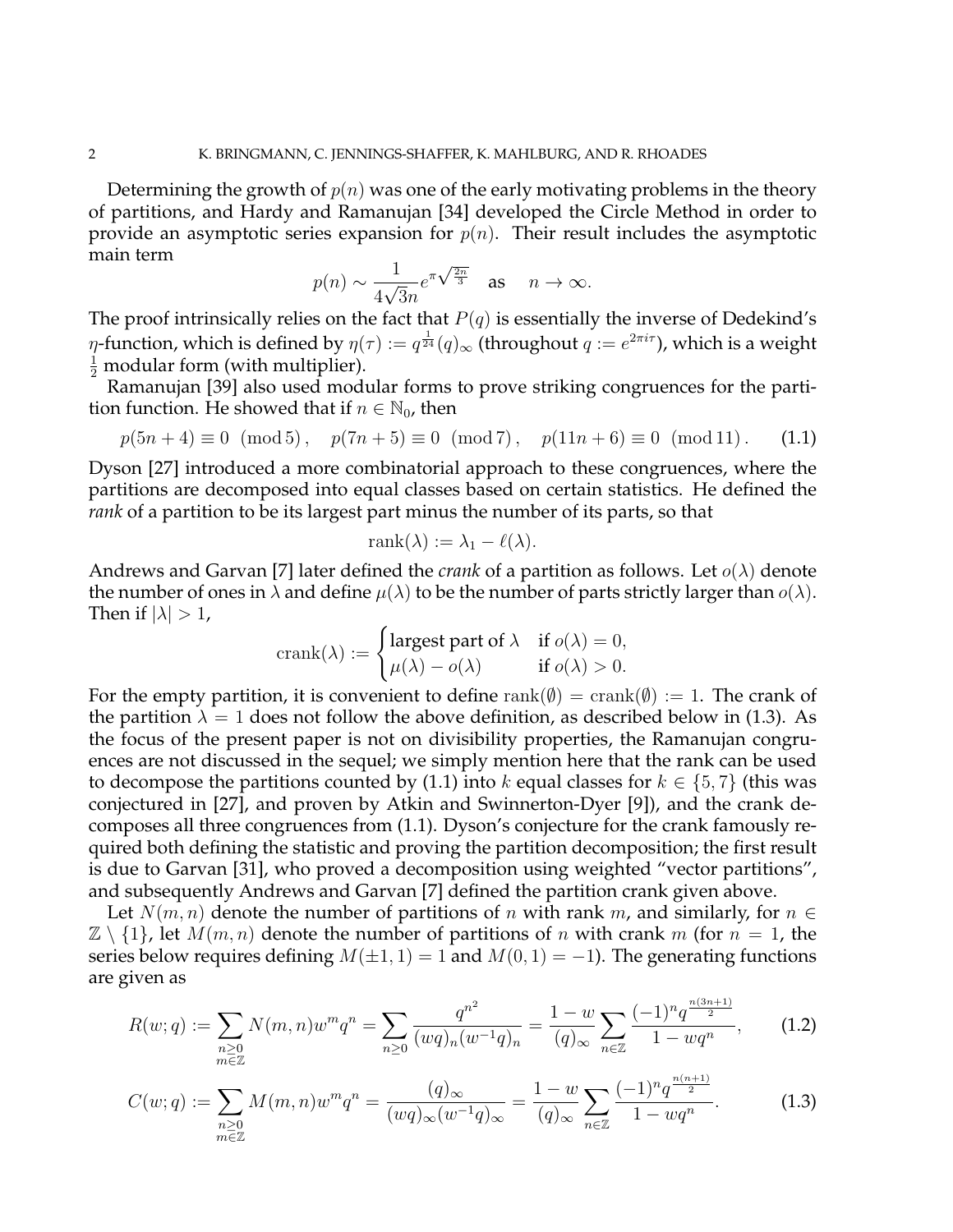The first series in (1.2) is due to Garvan [31, equation (7.2)], and the final expression was proven by Atkin and Swinnerton-Dyer [9, Lemma 1]. The product in (1.3) is in Andrews and Garvan's proof of [7, Theorem 1], and the series was proven by Garvan [31, equation (7.15)] (an equivalent identity also appeared in Ramanujan's Lost Notebook [4, entry 3.2.1]).

As mentioned above, the modularity of  $P(q)$  is extremely helpful in determining the asymptotic behavior of  $p(n)$ , and the situation is similar for the crank, as  $C(w; q)$  is a modular form (up to a rational power of q) when w is a root of unity [38]. The first author and Ono showed [19, Theorem 1.1] that if w is a root of unity, then  $R(w; q)$  is a mock modular form (in the modern sense defined in [46]). As a consequence of these modularity properties, three of the present authors proved asymptotic formulas for the moments of these statistics. For even integers  $2k$ , the moments of the partition rank and crank are defined by

$$
N_{2k}(n) := \sum_{m \in \mathbb{Z}} m^{2k} N(m, n), \qquad M_{2k}(n) := \sum_{m \in \mathbb{Z}} m^{2k} M(m, n).
$$

Corollary 1.4 of [18] states that as  $n \to \infty$ ,

$$
N_{2k}(n) \sim M_{2k}(n) \sim \frac{e^{\pi\sqrt{\frac{2n}{3}}}}{4\sqrt{3n}} \left(2^{2k} - 2\right) |B_{2k}| \left(6n\right)^k, \tag{1.4}
$$

where  $B_n$  is the *n*-th Bernoulli number. The asymptotic formulas in (1.4) were motivated by Garvan's conjecture [32] that  $M_{2k}(n) > N_{2k}(n)$ . An asymptotic version of these inequalities is implied by the main result in [18] (which refines (1.4) to provide asymptotic series for the moments), and Garvan gave explicit, combinatorial generating functions for the full inequalities in [33].

The asymptotic formulas for the moments are also of interest due to their probabilistic implications. Diaconis, Janson, and the fourth author [26] used the Method of Moments in order to show that these moments determine the limiting distribution (as  $n \to \infty$ ) of the rank (and crank) function for a partition of  $n$  chosen uniformly at random. Specifically, the main (unnumbered) proposition in [26] states that

$$
\lim_{n \to \infty} \frac{1}{p(n)} \left| \left\{ |\lambda| = n \; : \; \frac{\text{rank}(\lambda)}{\sqrt{6n}} \le x \right\} \right| \to F_r(x),\tag{1.5}
$$

where  $F_r(x) := (1 + e^{-\pi x})^{-1}$  is the difference between two independent extreme value distributions. Moreover, the authors of [26] explained how (1.5) is consistent with the heuristic formula obtained by assuming that  $\lambda_1$  and  $\ell(\lambda)$  have independent distributions (which must be identical due to the conjugation map for partitions). In particular, Erdös and Lehner's distributional limit for the largest part [28, Theorem 1.1] states that

$$
\lim_{n \to \infty} \frac{1}{p(n)} \left| \left\{ |\lambda| = n \; : \; \frac{\lambda_1 - A\sqrt{n} \log(A\sqrt{n})}{A\sqrt{n}} \le x \right\} \right| \to e^{-e^{-x}},\tag{1.6}
$$

where  $A :=$ √ 6  $\frac{\sqrt{6}}{\pi}$ , and  $e^{-e^{-x}}$  is a standardized extreme value distribution (cf. [11, page 195]).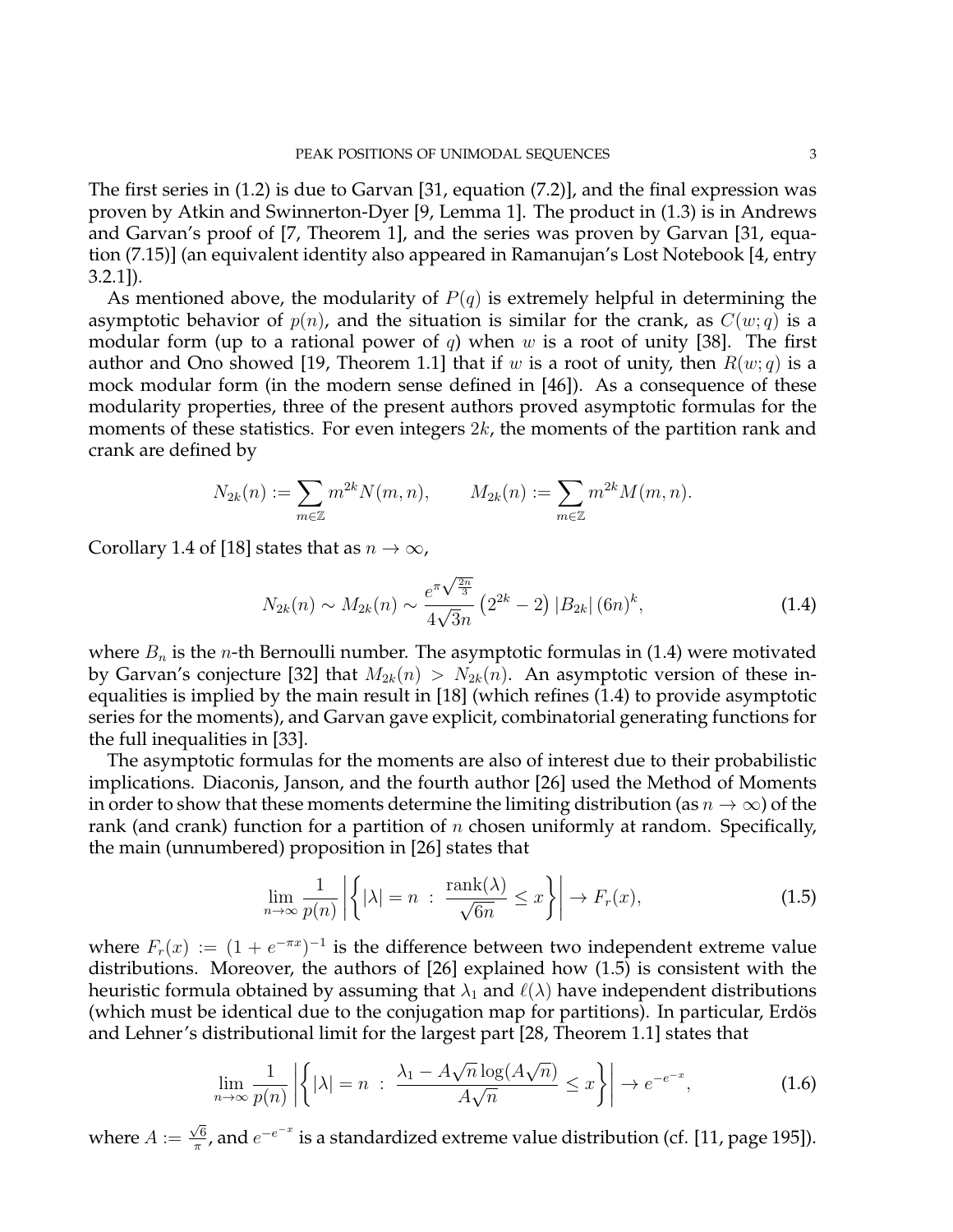1.2. **Unimodal sequences: History and combinatorial results.** We now consider unimodal sequences of integers, which have many similarities to partitions, and appear widely in enumerative combinatorics (see Stanley's survey article [41] for many examples and applications). In particular, a sequence of positive integers  $\{a_j\}_{j=1}^s$  is a *strongly unimodal sequence of size* n (we use braces to distinguish from partitions) if it satisfies

$$
a_1 < \dots < a_{k-1} < a_k > a_{k+1} > \dots > a_s \tag{1.7}
$$

for some  $k \in \mathbb{N}$  and  $a_1 + \cdots + a_s = n$ . If  $\sigma$  is a strongly unimodal sequence, then we denote its size by  $|\sigma|$ , and for a given n, let  $\mathcal{U}(n)$  be the set of all strongly unimodal sequences such that  $|\sigma|=n$ . We also denote the enumeration function for strongly unimodal sequences by  $u(n) := |\mathcal{U}(n)|$ . As an example,  $u(5) = 6$ , since the strongly unimodal sequences of size 5 are  $\{5\}$ ,  $\{1, 4\}$ ,  $\{4, 1\}$ ,  $\{2, 3\}$ ,  $\{3, 2\}$ , and  $\{1, 3, 1\}$ . The generating function for  $u(n)$  is given by [2, page 68]

$$
U(q) := \sum_{n \ge 1} u(n)q^n = \sum_{n \ge 0} (-q)_n^2 q^{n+1}.
$$

To our knowledge, strongly unimodal sequences were first introduced by Andrews in [2], where he used the terminology "strictly convex compositions" (with enumeration function  $X_d(n)$ ). Andrews' main result [2, equation (1.5)] expresses  $U(q)$  in terms of certain mock theta functions. The study of other related sequences has a more extensive history. For example, a *unimodal sequence* of integers satisfies a modified version of (1.7) where the inequalities must no longer be strict; various combinatorial and numbertheoretic properties of unimodal sequences were proven in [10, 44]. See [17] for the history of several other variants of unimodal sequences.

The fourth author [40] exploited a connection between  $U(q)$  and mixed mock modular forms (linear combinations of modular forms multiplied by mock modular forms) using a technique developed by the first and the third authors [15] in order to give an asymptotic series for  $u(n)$  (note that the enumeration function for strongly unimodal sequences is denoted by  $u^*(n)$  in [40]). As a consequence one has for any  $N \in \mathbb{N}_0$ ,

$$
u(n) = \frac{1}{8 \cdot 6^{\frac{1}{4}} n^{\frac{3}{4}}} e^{\pi \sqrt{\frac{2n}{3}}} \left( 1 + \sum_{1 \le r \le N} \frac{\beta_r}{n^{\frac{r}{2}}} + O\left(n^{-\frac{N+1}{2}}\right) \right)
$$

for explicitly computable  $\beta_r$  (e.g.  $\beta_1 = -\frac{2\pi^2 + 9}{26\sqrt{24}}$  $\frac{2\pi^2+9}{2^6\sqrt{24}\pi}$ ).

The *rank* of a strongly unimodal sequence is the number of terms after the maximal term minus the number of terms that precede it, i.e., in the notation above, the rank is  $s-2k+1$ . By letting  $w$  (resp.  $w^{-1}$ ) keep track of the terms after (resp. before) a maximal term, we have that  $u(m, n)$ , the number of size n and rank m strongly unimodal sequences, satisfies (see [21, equation (1.1)])

$$
U(w;q) := \sum_{\substack{n \geq 0 \\ m \in \mathbb{Z}}} u(m,n)w^m q^n = \sum_{n \geq 0} (-wq)_n \left( -w^{-1}q \right)_n q^{n+1}.
$$

*Remark.* The unimodal rank directly coincides with the partition rank for a different class of unimodal sequences. Section 2.2 of [17] gives a bijection between partitions and "receding stacks with summits", which are certain unimodal sequences where repeated parts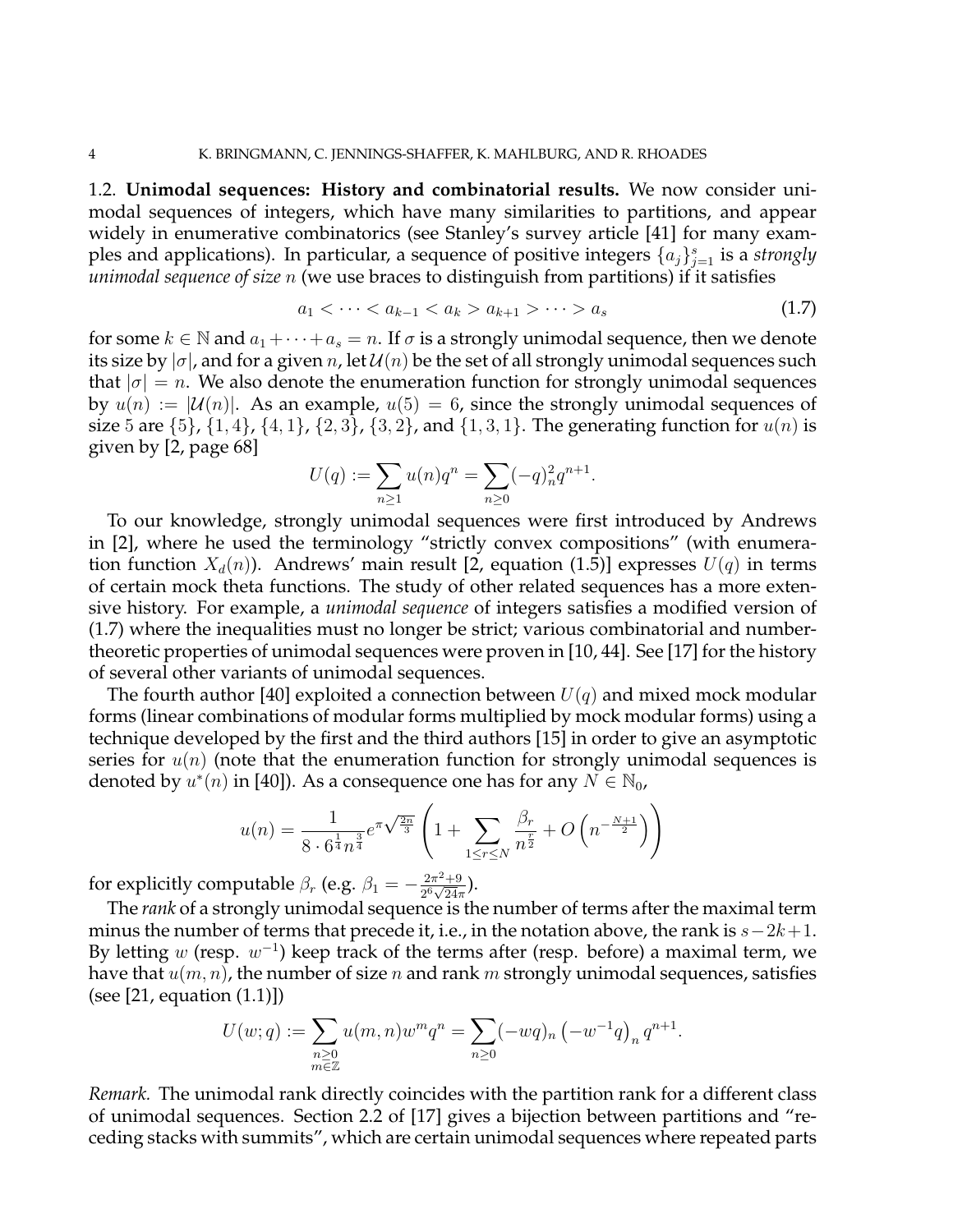are allowed. In particular, the important feature to this discussion is that a partition  $\lambda$  is mapped to a unimodal sequence  $\sigma=\{a_1,\ldots,a_{\ell(\lambda)},b_{\lambda_1-1},\ldots,b_1\}$ , where  $a_{\ell(\lambda)}$  is the largest part. Thus

$$
rank(\sigma) = (\lambda_1 - 1) - (\ell(\lambda) - 1) = rank(\lambda).
$$

By definition, specializing the refined enumeration function to  $w = 1$  yields

$$
U(1;q) = U(q).
$$

However, as with the partition rank generating function  $R(w; q)$ , the unimodal rank generating function also has interesting analytic properties at other roots of unity. For example, Bryson, Ono, Pitman, and the fourth author [21] showed that setting  $w = \pm i$  gives the third order mock theta function

$$
U(\pm i; q) = \Psi(q) := \sum_{n \ge 1} \frac{q^{n^2}}{(q; q^2)_n}.
$$

In this paper we are interested in combinatorial identities, asymptotic enumeration formulas, and the limiting probabilistic distribution of the rank statistic for strongly unimodal sequences. By symmetry, it is clear that

$$
u(m,n) = u(-m,n).
$$
 (1.8)

For this reason, we only consider  $m \geq 0$  throughout the article. The following table gives the first few values of  $u(m, n)$ :

|  | TABLE 1. Values of $u(m, n)$ |  |
|--|------------------------------|--|
|--|------------------------------|--|

|                |  |  |  |  |  |  |  |  |                                                            | $\frac{1}{m}$ 1 2 3 4 5 6 7 8 9 10 11 12 13 14 15 16 17 18 19 20 |
|----------------|--|--|--|--|--|--|--|--|------------------------------------------------------------|------------------------------------------------------------------|
|                |  |  |  |  |  |  |  |  | 0   1 1 1 2 2 4 5 7 10 13 17 24 31 40 53 69 88 113 144 183 |                                                                  |
| $1 \parallel$  |  |  |  |  |  |  |  |  | 1 1 2 2 4 5 7 10 14 18 25 33 43 56 73 94 121 153           |                                                                  |
| $2 \parallel$  |  |  |  |  |  |  |  |  | 1 1 2 3 4 6 9 12 16 23 30 40 53 69 90                      |                                                                  |
| 3 <sup>1</sup> |  |  |  |  |  |  |  |  | 1 1 2 3 5 6 10 13 19 25 34                                 |                                                                  |
|                |  |  |  |  |  |  |  |  |                                                            | 1 1 2 3 5 7                                                      |

As an initial observation, we see that the first few non-zero values of  $u(m, n)$  for fixed  $m$  are equal to the values of the partition function. In particular, the table suggests that  $u(m, \frac{1}{2}(m+2)(m+1) + n) = p(n)$  for  $0 \le n \le m+1$ . The following theorem explains this phenomenon.

**Theorem 1.1.** We have the following generating function for  $m \in \mathbb{N}_0$ 

$$
U_m(q) := \sum_{n\geq 1} u(m,n)q^n = \frac{q^{\frac{m(m+1)}{2}}}{(q)_{\infty}} \sum_{n\geq 1} \frac{(-1)^n q^{\frac{n(n+1)}{2}+mn}}{1-q^{n+m}} \left(q^{n(n+m)}-1\right). \tag{1.9}
$$

*In particular,*  $u(m, \frac{1}{2}(m+2)(m+1) + n) = p(n)$  *for*  $0 \le n \le m + 1$ *.*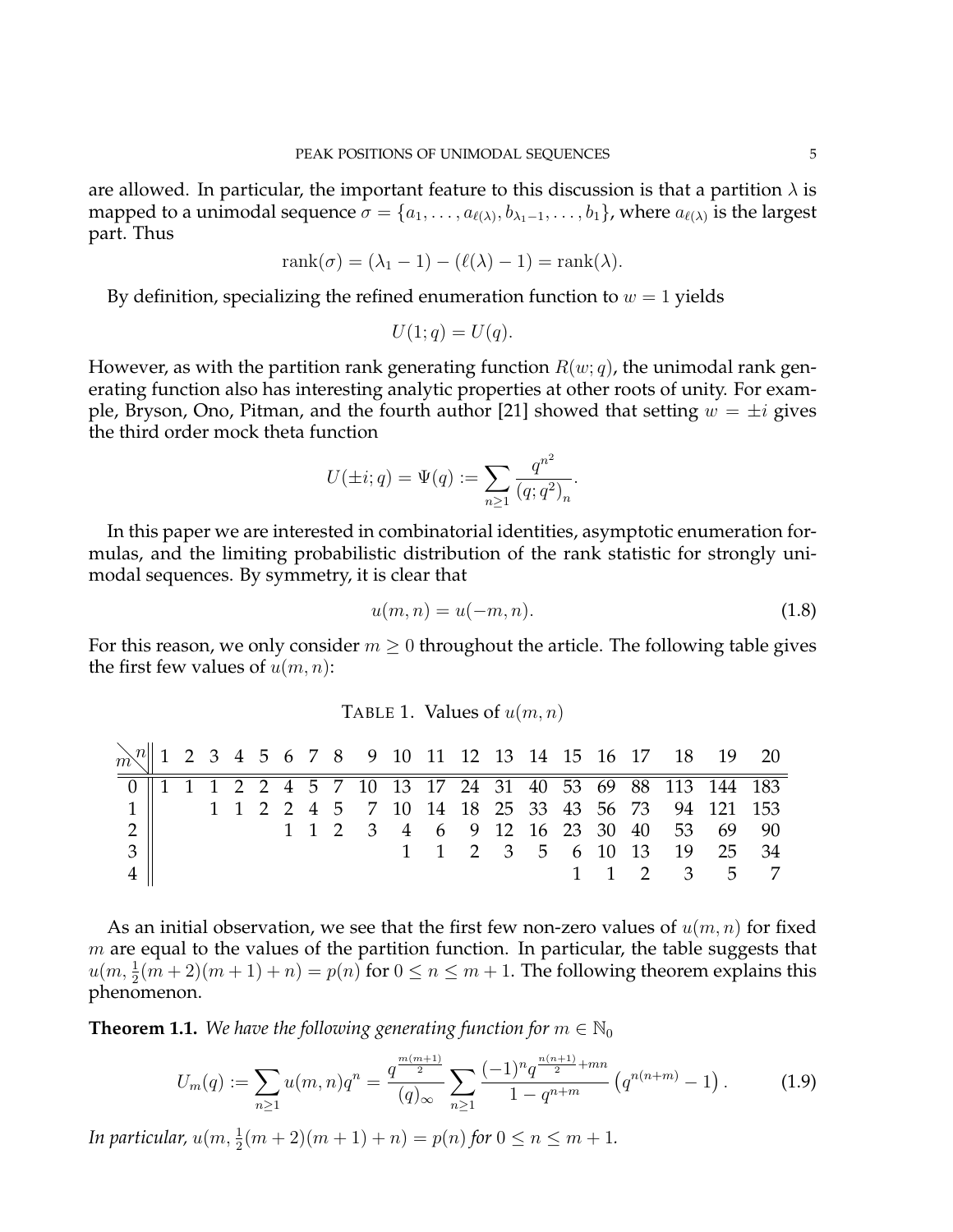Comparing (1.9) to (1.2) and (1.3), it is not surprising that unimodal sequences are closely related to the generating functions for partition ranks and cranks, although this is certainly not clear from the combinatorial definitions. The precise relationship is described in the following corollary to Theorem 1.1.

**Corollary 1.2.** *We have*

$$
\sum_{n\geq 1} u(0,n)q^n = \sum_{n\geq 1} \text{ospt}(n)q^n,
$$

*where*

$$
ospt(n) := \sum_{\substack{|\lambda|=n \\ \operatorname{crank}(\lambda)>0}} \operatorname{crank}(\lambda) - \sum_{\substack{|\lambda|=n \\ \operatorname{rank}(\lambda)>0}} \operatorname{rank}(\lambda).
$$

The ospt-function was introduced by Andrews, Chan, and Kim in [5], where they provided a more combinatorial proof of Garvan's inequalities for even crank and rank moments, and also introduced a natural variant for (positive) odd moments. In particular, the ospt(n) function above is essentially the difference of the *first* moments of the partition crank and rank statistics. They also gave a combinatorial interpretation of  $\text{ospt}(n)$  in terms of so-called even and odd strings in the partitions of  $n$  [5, Theorem 4]. From their interpretation, it is clear that  $\mathrm{ospt}(n) \geq 0$ .

Furthermore, the asymptotic behavior of the ospt-function was determined by the first and third author, who proved in [16, Theorem 1.4] that  $\mathrm{ospt}(n)\sim \frac{p(n)}{4}$  $\frac{n}{4}$ . In turn, Chan and Mao studied the combinatorial relationship between the ospt-function and partitions; one of their main results [22, equation (1.9)] proves that  $\text{ospt}(n) < \frac{p(n)}{2}$  $\frac{(n)}{2}$  for  $n \geq 3$ . Corollary 1.2 provides an alternative combinatorial interpretation of the ospt-function. By examining rank zero strongly unimodal sequences, we obtain the following refinement of Chan and Mao's inequality.

**Theorem 1.3.** For  $n > 2$  *we have* 

$$
ospt(n) \le \frac{p(n) - M(0, n)}{2}.
$$

*We note that*  $M(0, n)$  *is positive for*  $n \geq 3$ *.* 

One of the striking features of the columns in Table 1.2 is that  $m \mapsto u(m, n)$  appears to be unimodal. In fact, additional numerical data (checked by MAPLE for all  $n \leq 500$ ) suggests that a stronger property holds. Recall that a sequence of positive real numbers  ${a_{m}}_{m=M}^{N}$   $(M, N \in \mathbb{Z})$  is *log-concave* if  $a_{m}^{2} - a_{m-1}a_{m+1} \geq 0$  for all  $M + 1 \leq m \leq N - 1$ . It is a straightforward fact that if  $\{a_m\}$  is a *symmetric* sequence  $(a_{-m} = a_m$  for all  $0 \le m \le M$ ) and log-concave, then it is unimodal with peak  $a_0$ . See [41] for further discussion of logconcave sequences. We offer the following conjecture.

**Conjecture 1.4.** *For*  $n \ge \max(7, \frac{|m|(|m|+1)}{2} + 1)$  *we have*  $u(m, n)^2 > u(m-1, n)u(m+1, n).$ 

*Remarks.* 1. Conjecture 1.4 states that  $\{u(m,n)\}_m$  is strictly log-concave for  $n > 6$  (and hence strictly unimodal). The data in Table 1.2 shows that for  $n \leq 6$  the sequence is log-concave, but not necessarily strict; for example,  $u(1,6)^2 - u(0,6)u(2,6) = 0$ .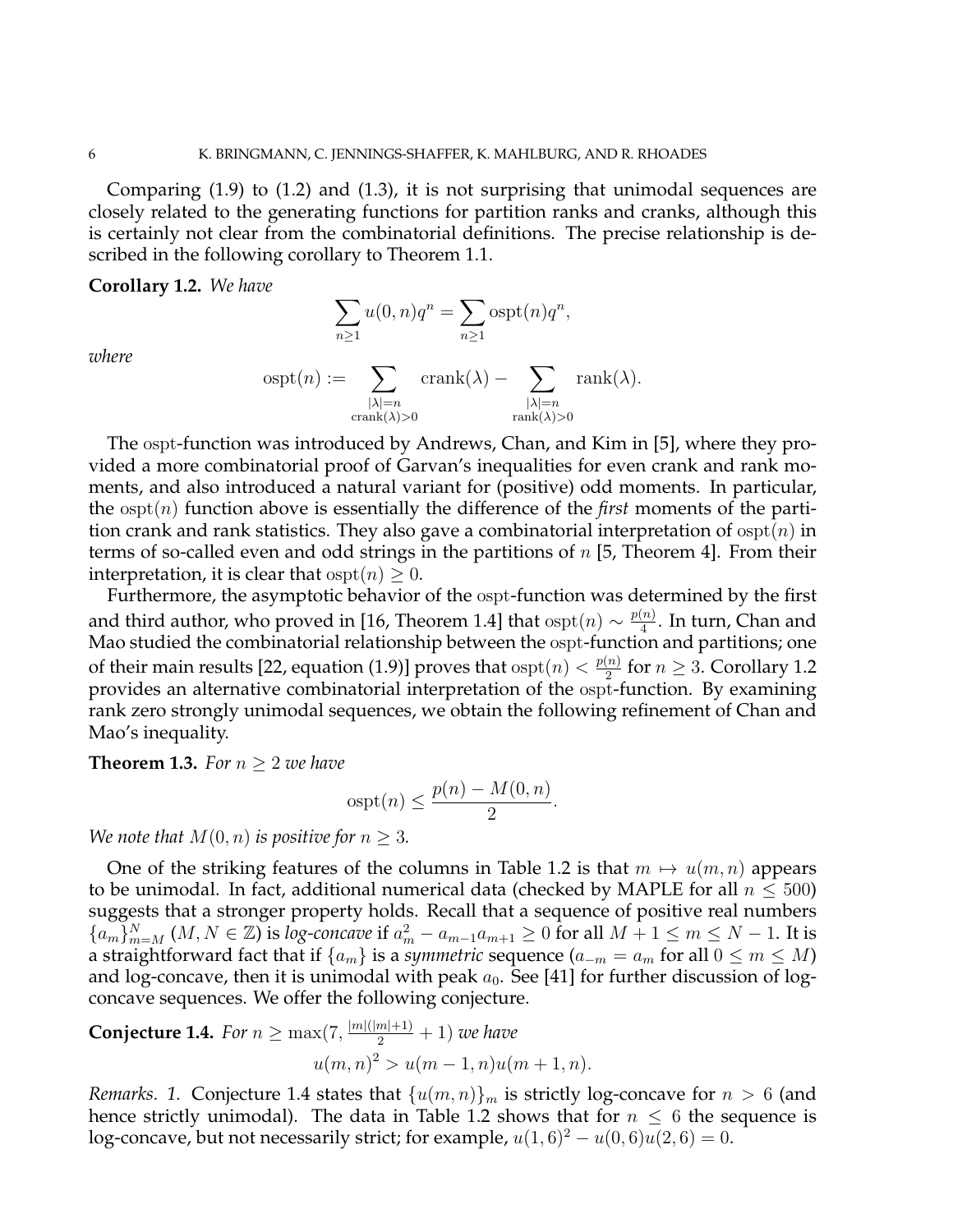2. Since by Corollary 1.2 we have that  $u(0, n) = \text{ospt}(n)$ , it is natural to ask if there are other combinatorial interpretations of  $u(m, n)$  for fixed  $m \geq 1$ . Such interpretations may give insight into Conjecture 1.4.

*3.* There have been a number of recent results on the log-concavity of partition enumeration functions; for example, DeSalvo and Pak [25, Theorem 1.1] proved that  $\{p(n)\}_{n\geq 25}$ is log-concave.

As further evidence for the unimodality/log-concavity of the values of  $u(m, n)$ , we prove the following asymptotic version.

**Theorem 1.5.** *For fixed*  $m \in \mathbb{N}_0$ , *we have as*  $n \to \infty$ 

$$
u(m,n) \sim \frac{1}{16\sqrt{3}n} e^{\pi \sqrt{\frac{2n}{3}}},
$$

$$
u(m,n) - u(m+1,n) \sim \frac{\pi (2m+1)}{96\sqrt{2}n^{\frac{3}{2}}} e^{\pi \sqrt{\frac{2n}{3}}},
$$

$$
u(m,n)^2 - u(m-1,n)u(m+1,n) \sim \frac{\pi}{768\sqrt{6}n^{\frac{5}{2}}} e^{2\pi \sqrt{\frac{2n}{3}}}.
$$

*In particular, Conjecture 1.4 is true for sufficiently large* n*.*

*Remark.* We prove Theorem 1.5 using Wright's Circle Method [43], which naturally gives asymptotic expansions of the form, for  $N \in \mathbb{N}_0$ ,

$$
u(m,n) = \frac{e^{\pi\sqrt{\frac{2n}{3}}}}{16\sqrt{3n}} \left(1 + \sum_{1 \leq r \leq N} \frac{\alpha_r(m)}{n^{\frac{r}{2}}} + O\left(n^{-\frac{N+1}{2}}\right)\right).
$$

Here all of the  $\alpha_r(m)$  are explicitly computable, although the asymptotic terms stated in Theorem 1.5 only require the part of  $\alpha_1$  that depends on the value of m.

1.3. **Asymptotic results for the rank of strongly unimodal sequences.** We now consider the values of the rank statistic among all  $\sigma \in \mathcal{U}(n)$  for large n. We calculate the moments of the rank, and then appeal to the probabilistic "Method of Moments" in order to describe the limiting distribution of the rank. For  $k \in \mathbb{N}_0$ , define

$$
u_{2k}(n) := \sum_{m \in \mathbb{Z}} m^{2k} u(m, n).
$$

Note that (1.8) implies that the analogous odd moments satisfy  $u_{2k+1}(n) = 0$ . The following theorem provides the asymptotic behavior of the even moments, where we use the double factorial notation  $(2k-1)!! := 1 \cdot 3 \cdot \ldots \cdot (2k-3) \cdot (2k-1)$ .

**Theorem 1.6.** *For each*  $k \in \mathbb{N}_0$ , *we have* 

$$
u_{2k}(n) \sim \frac{e^{\pi\sqrt{\frac{2n}{3}}}}{8 \cdot 6^{\frac{1}{4}}n^{\frac{3}{4}}}(2k-1)!! \left(\frac{6n}{\pi^2}\right)^{\frac{k}{2}}.
$$

Recall the relationship between (1.5) and (1.6), where the asymptotic distribution of the largest part of a partition suggested the natural shape of the distribution for the partition rank. The shape of Theorem 1.6 is similarly predicted by the close relationship between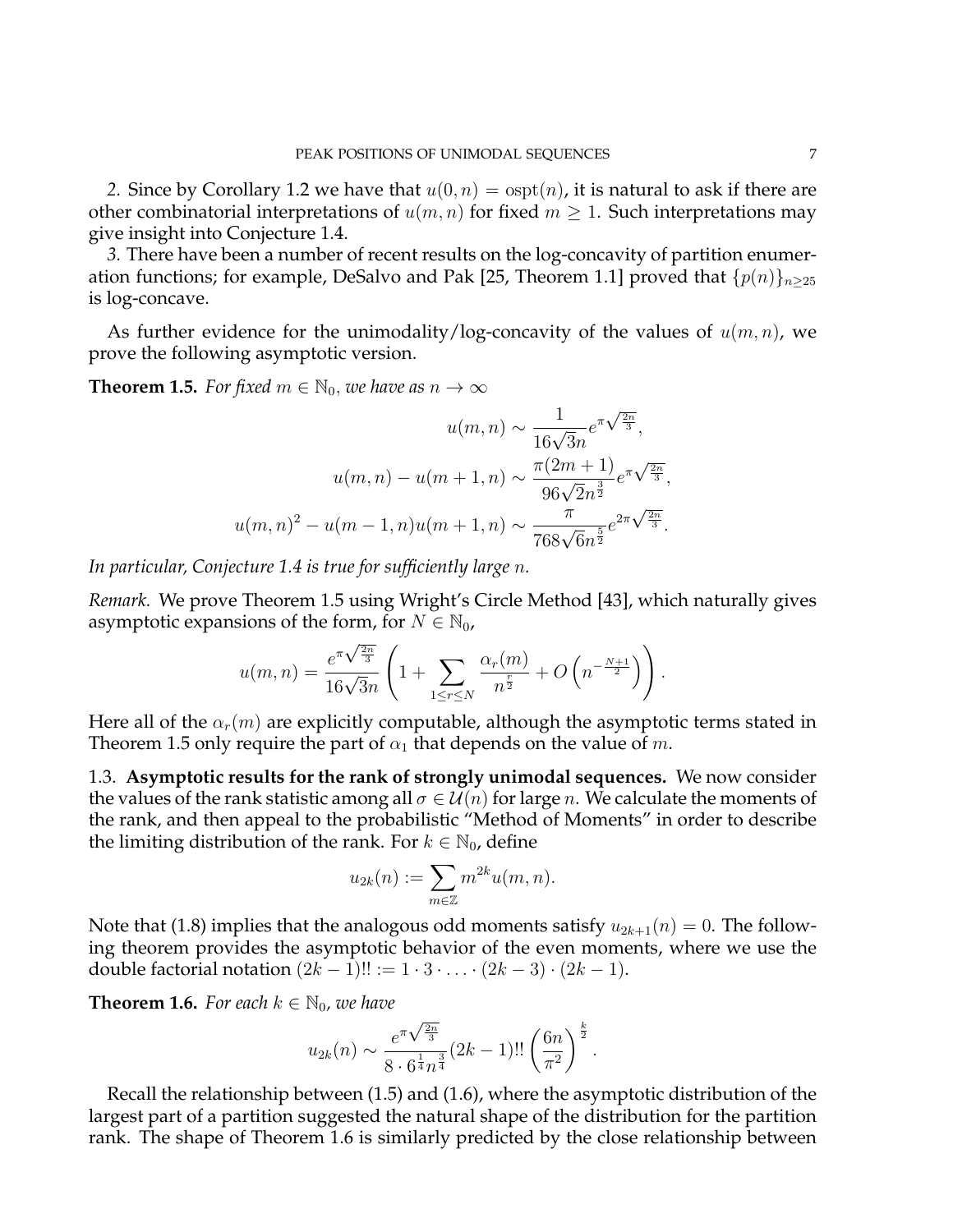partitions into distinct parts and strongly unimodal sequences, as there is a map from pairs  $(\lambda, \mu)$  of such partitions to a strongly unimodal sequence given by

$$
(\lambda, \mu) \mapsto \{\lambda_{\ell(\lambda)}, \dots, \lambda_2, \lambda_1, \mu_1, \mu_2, \dots, \mu_{\ell(\mu)}\}.
$$
\n(1.10)

This map is only defined if the largest parts of  $\lambda$  and  $\mu$  are different, and is then in fact twoto-one onto the set of strongly unimodal sequences. Denoting the number of such pairs of total size n by  $q_2(n)$ , with corresponding generating function  $\sum_{n\geq 0} q_2(n)q^n = (-q)_{\infty}^2$ , it is known that  $u(n) \sim \frac{q_2(n)}{2}$  $\frac{2^{(n)}}{2}$  (for example, this follows immediately from (3.3) and Theorem 4.1 below).

The rank of the unimodal sequence in (1.10) is  $\ell(\mu) - \ell(\lambda) \pm 1$  (depending on which partition contributes the peak), and thus it is relevant to understand the typical number of parts in a partition into distinct parts. Let  $\mathcal{Q}(n)$  denote the set of partitions into distinct parts of size *n*, and let  $q(n) := |Q(n)|$  be the enumeration function. Szekeres [42, Theorem 1] proved that for large *n*, if one picks  $\lambda \in \mathcal{Q}(n)$  uniformly at random, then  $\ell(\lambda)$  is normally distributed, with mean  $r_0 = \frac{2\sqrt{3}\log(2)}{\pi}$ π √  $\overline{n}$  and variance  $s^2 = \frac{\sqrt{3}}{\pi}$  $\frac{\sqrt{3}}{\pi} (1 - (\frac{2\sqrt{3}\log(2)}{\pi})$  $\frac{\log(2)}{\pi}$ )<sup>2</sup>) √  $\overline{n}$ . As a rough estimate, we should therefore expect that for  $\sigma \in \mathcal{U}(n)$ , we have  $\text{rank}(\sigma) =$  $\ell(\mu) - \ell(\lambda) \pm 1$  for some  $\mu \in \mathcal{Q}(n_1)$  and  $\lambda \in \mathcal{Q}(n_2)$  such that  $n_1 \sim n_2 \sim \frac{n_1}{2}$  $\frac{n}{2}$ . This follows from Hardy and Ramanujan's famous asymptotic formula  $\log{(q(n))} \sim \pi \sqrt{\frac{n}{3}}$  (see [34, p. 109],) which implies that almost all  $(\mu, \lambda)$  such that  $|\mu| + |\lambda| = n$  satisfy  $|\mu| \sim |\lambda| \sim \frac{n}{2}$ .

It is a straightforward fact [11, Example 20.6] that if, for  $j \in \{1,2\}$ ,  $X_j$  are independent normal random variables with mean  $m_j$  and variance  $\sigma_j^2$ , respectively, then  $X_1 - X_2$  is a normal random variable with mean  $m_1-m_2$  and variance  $\sigma_1^2+\sigma_2^2.$  In our setting we know by symmetry that  $rank(\sigma)$  has mean zero, and the heuristic described above suggests that it should be normally distributed with variance approximately  $2s^2$ , which is of order  $\sqrt{n}$  (due to the combinatorial limitations of this rough model, we should not necessarily expect to obtain the precise constant).

Indeed, this prediction is confirmed by Theorem 1.6, as we see that it may be equivalently written as

$$
\frac{u_{2k}(n)}{u(n)\left(\frac{6n}{\pi^2}\right)^{\frac{k}{2}}} \sim (2k-1)!!.
$$

This matches the values of the even moments for the standard normal distribution (cf. Example 21.1 in [11]), and we therefore conclude that for large *n*, the rank is normally distributed around zero with variance  $\frac{\sqrt{6n}}{\pi}$  $\frac{6n}{\pi}$ .

**Corollary 1.7.** For all  $x \in \mathbb{R}$ , we have

$$
\lim_{n \to \infty} \frac{1}{u(n)} \left| \left\{ \sigma \in \mathcal{U}(n) : \frac{\text{rank}(\sigma)}{\left(\frac{6n}{\pi^2}\right)^{\frac{1}{4}}} \leq x \right\} \right| = \Phi(x)
$$

*where*  $\Phi(x) := \frac{1}{\sqrt{2}}$  $\frac{1}{2\pi} \int_{-\infty}^{x} e^{-\frac{u^2}{2}} du.$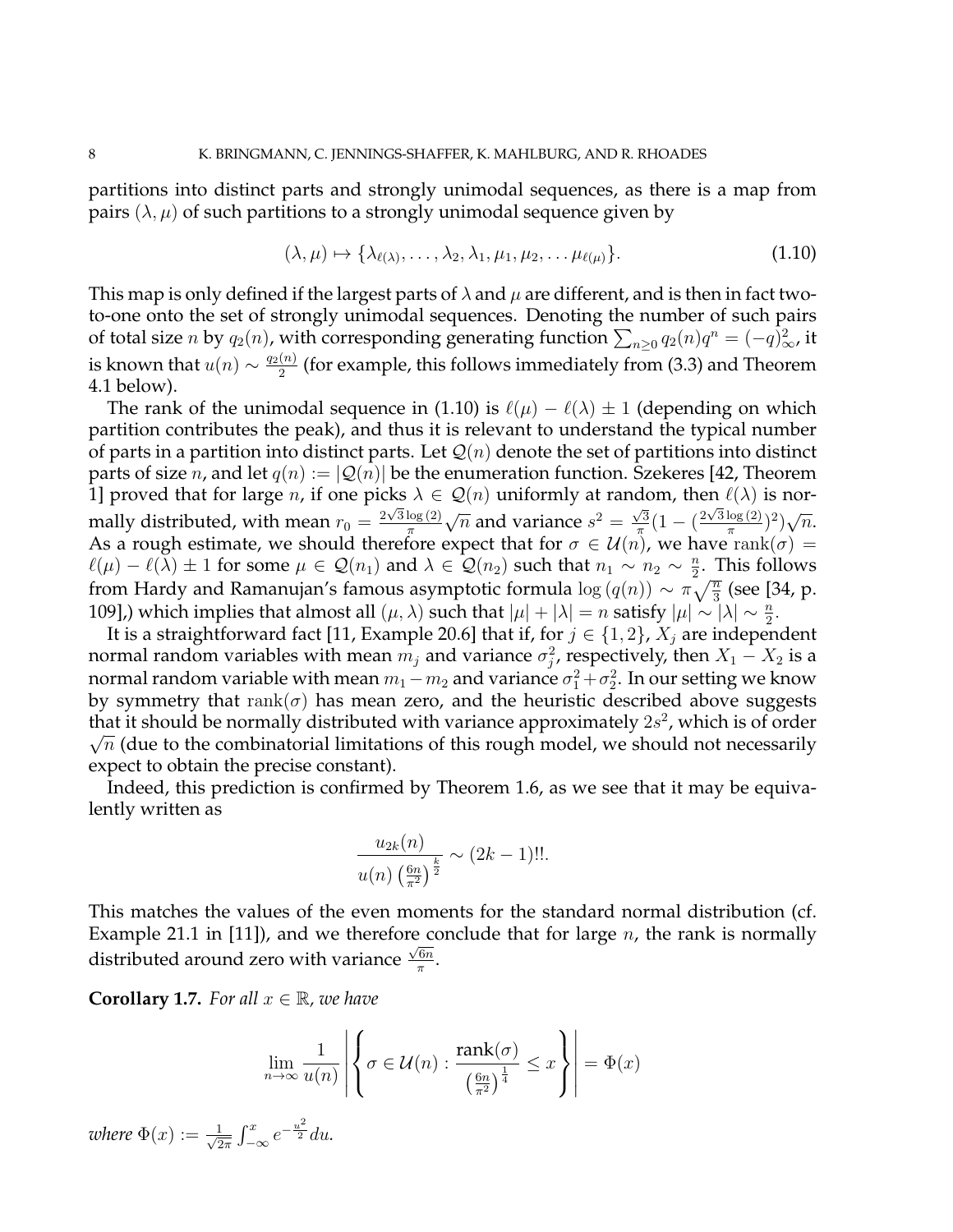*Remark.* As a consequence of Corollary 1.7, we have that, for  $a, b \in \mathbb{R}$  with  $a \leq b$ ,

$$
\lim_{n\to\infty}\frac{1}{u(n)}\left|\left\{\sigma\in\mathcal{U}(n):a\leq\frac{\mathrm{rank}(\sigma)}{\left(\frac{6n}{\pi^2}\right)^{\frac{1}{4}}}\leq b\right\}\right|=\Phi(b)-\Phi(a),
$$

which tends to one as  $b \to \infty$  and  $a \to -\infty$ . This means that for any  $\varepsilon > 0$ , "almost all" strongly unimodal sequences  $\sigma$  have  $|\text{rank}(\sigma)| < n^{\frac{1}{4}+\varepsilon}$  (recall that the maximum value of the rank is roughly  $\sqrt{|\sigma|}$ ).

We can use Corollary 1.7 to determine the asymptotic behavior of the absolute moments for the rank. For  $r \in \mathbb{N}_0$ , define the *absolute moments* 

$$
u_r^+(n):=\sum_{m\in\mathbb{Z}}|m|^ru(m,n).
$$

Note that the even absolute moments are already described by Theorem 1.6, as  $u_{2l}^{\pm}$  $t_{2k}^{+}(n) =$  $u_{2k}(n)$ .

**Corollary 1.8.** *As*  $n \to \infty$ *,* 

$$
\frac{u_r^+(n)}{u(n)\left(\frac{6n}{\pi^2}\right)^{\frac{r}{4}}} \sim \frac{2^{\frac{r}{2}}}{\sqrt{\pi}}\Gamma\left(\frac{r+1}{2}\right).
$$

*Remark*. Unlike Theorem 1.5, where we can obtain an asymptotic expansion in  $n^{-\frac{1}{2}}$  with an arbitrary number of terms using Wright's Circle Method, we do not have any control over the error terms in Corollary 1.8 due to the weaker notions of convergence used in the Method of Moments.

The paper is organized as follows. In Section 2 we consider the combinatorial properties of strongly unimodal sequences and related generating functions, and prove Theorem 1.1, Corollary 1.2, and Theorem 1.3. In Section 3 we establish Theorem 1.5, giving an asymptotic version of Conjecture 1.4. In Section 4 we determine the asymptotic behavior of the moments of the rank statistic, proving Theorem 1.6, Corollary 1.7, and Corollary 1.8. Finally, in Section 5 we discuss the modularity properties of the generating function for strongly unimodal sequences, and the relation to previously studied examples of mock modular and quantum modular forms.

### ACKNOWLEDGMENTS

The authors thank Don Zagier and Sander Zwegers for insightful discussions concerning quantum modular properties of the functions  $U_m$  defined in (1.9), and we thank Irfan Alam for discussion on the Method of Moments. Moreover we thank the referee for helpful comments on an earlier version of this paper, which greatly improved the exposition.

2. PROOF OF THEOREM 1.1, COROLLARY 1.2, AND THEOREM 1.3

In this section, we give some basic results for the generating function  $U(w; q)$ . We prove Theorem 1.1, Corollary 1.2, and Theorem 1.3.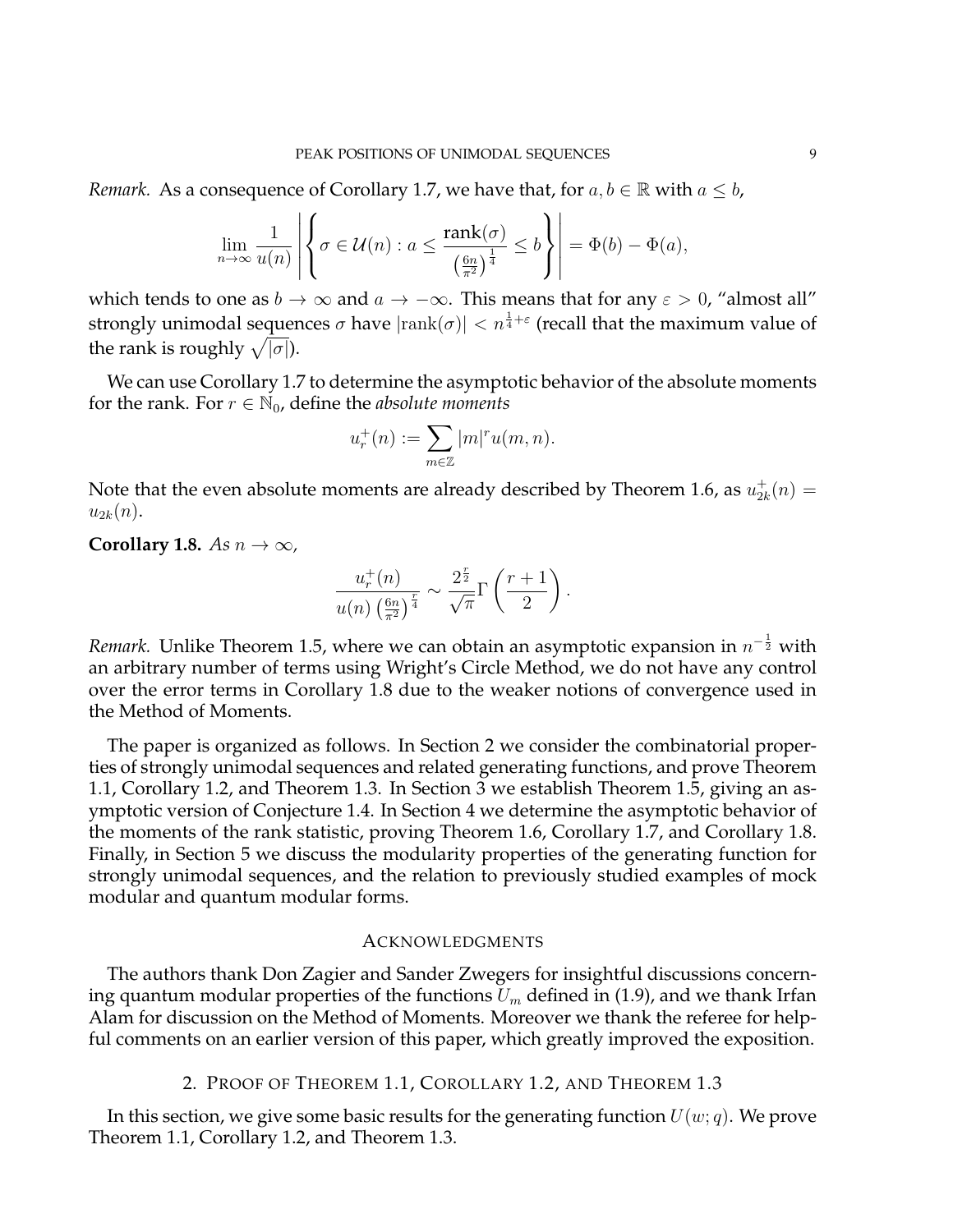*Proof of Theorem 1.1.* From Entry 3.4.7 of [4] (or equivalently Theorem 4 of [23]) and Lemma 7.9 of [31], one can conclude the following identity,

$$
U(w;q)(q)_{\infty} = -\frac{1}{1+w^{-1}} \left( \sum_{n \in \mathbb{Z} \setminus \{0\}} \frac{(-1)^n q^{\frac{n(3n+1)}{2}}}{1+wq^n} - \sum_{n \in \mathbb{Z} \setminus \{0\}} \frac{w^{-n} q^{\frac{n(n+1)}{2}}}{1+wq^n} \right).
$$
 (2.1)

We let  $[w^m]F(w; q)$  denote the coefficient of  $w^m$  in  $F(w; q)$ , where  $F(w; q)$  is a series in  $w$ and q. Our goal is to determine  $U_m(q) = [w^m]U(w; q)$ . In order guarantee the absolute convergence of the various q-series that appear throughout the proof, we henceforth assume that  $0 < |q| < |w| < 1$ .

We begin by considering the first summation in  $(2.1)$ , and expand both denominators as geometric series to obtain

$$
\frac{1}{1+w^{-1}} \sum_{n \in \mathbb{Z} \setminus \{0\}} \frac{(-1)^n q^{\frac{n(3n+1)}{2}}}{1+wq^n} = \frac{w}{1+w} \left( \sum_{n \geq 1} \frac{(-1)^n q^{\frac{n(3n+1)}{2}}}{1+wq^n} + w^{-1} \sum_{n \geq 1} \frac{(-1)^n q^{\frac{n(3n+1)}{2}}}{1+w^{-1}q^n} \right)
$$
\n
$$
= \sum_{j,\ell \geq 0, n \geq 1} (-1)^{n+j+\ell} w^{j+\ell+1} q^{\frac{n(3n+1)}{2}+nj} + \sum_{j,\ell \geq 0, n \geq 1} (-1)^{n+j+\ell} w^{-j+\ell} q^{\frac{n(3n+1)}{2}+nj}
$$
\n
$$
= \sum_{n \geq 1, j \geq 0, \ell \geq j+1} (-1)^{n+\ell+1} w^{\ell} q^{\frac{n(3n+1)}{2}+nj} + \sum_{n \geq 1, j \geq 0, \ell \geq -j} (-1)^{n+\ell} w^{\ell} q^{\frac{n(3n+1)}{2}+nj}.
$$

Thus, for  $m \geq 0$ , we have

$$
[w^m] \frac{1}{1+w^{-1}} \sum_{n \in \mathbb{Z} \setminus \{0\}} \frac{(-1)^n q^{\frac{n(3n+1)}{2}}}{1+wq^n} = \sum_{n \ge 1} (-1)^{n+m} q^{\frac{n(3n+1)}{2}} \left( -\sum_{0 \le j \le m-1} q^{nj} + \sum_{j \ge 0} q^{nj} \right)
$$
  
= 
$$
\sum_{n \ge 1} (-1)^{n+m} q^{\frac{n(3n+1)}{2}} \sum_{j \ge m} q^{nj} = \sum_{n \ge 1} \frac{(-1)^{n+m} q^{\frac{n(3n+1)}{2}+nm}}{1-q^n}.
$$
 (2.2)

The second sum from (2.1) is expanded in a similar manner. Again using the geometric series, we obtain

$$
\frac{1}{1+w^{-1}} \sum_{n \in \mathbb{Z} \setminus \{0\}} \frac{w^{-n} q^{\frac{n(n+1)}{2}}}{1+wq^n} = \frac{w}{1+w} \left( \sum_{n=1}^{\infty} \frac{w^{-n} q^{\frac{n(n+1)}{2}}}{1+wq^n} + w^{-1} \sum_{n=1}^{\infty} \frac{w^n q^{\frac{n(n+1)}{2}}}{1+w^{-1}q^n} \right)
$$
  
= 
$$
\sum_{j,\ell \ge 0, n \ge 1} (-1)^{j+\ell} w^{-n+\ell+j+1} q^{\frac{n(n+1)}{2}+nj} + \sum_{j,\ell \ge 0, n \ge 1} (-1)^{j+\ell} w^{n+\ell-j} q^{\frac{n(n+1)}{2}+nj}
$$
  
= 
$$
\sum_{n \ge 1, j \ge 0, \ell \ge -n+j+1} (-1)^{n+\ell+1} w^{\ell} q^{\frac{n(n+1)}{2}+nj} + \sum_{n \ge 1, j \ge 0, \ell \ge n-j} (-1)^{n+\ell} w^{\ell} q^{\frac{n(n+1)}{2}+nj}.
$$

Thus, for  $m \geq 0$ , we have

$$
[w^m] \frac{1}{1+w^{-1}} \sum_{n \in \mathbb{Z} \setminus \{0\}} \frac{w^{-n} q^{\frac{n(n+1)}{2}}}{1+wq^n} = \sum_{n \ge 1} (-1)^{n+m} q^{\frac{n(n+1)}{2}} \left( - \sum_{0 \le j \le m+n-1} q^{nj} + \sum_{j \ge \max(0, n-m)} q^{nj} \right)
$$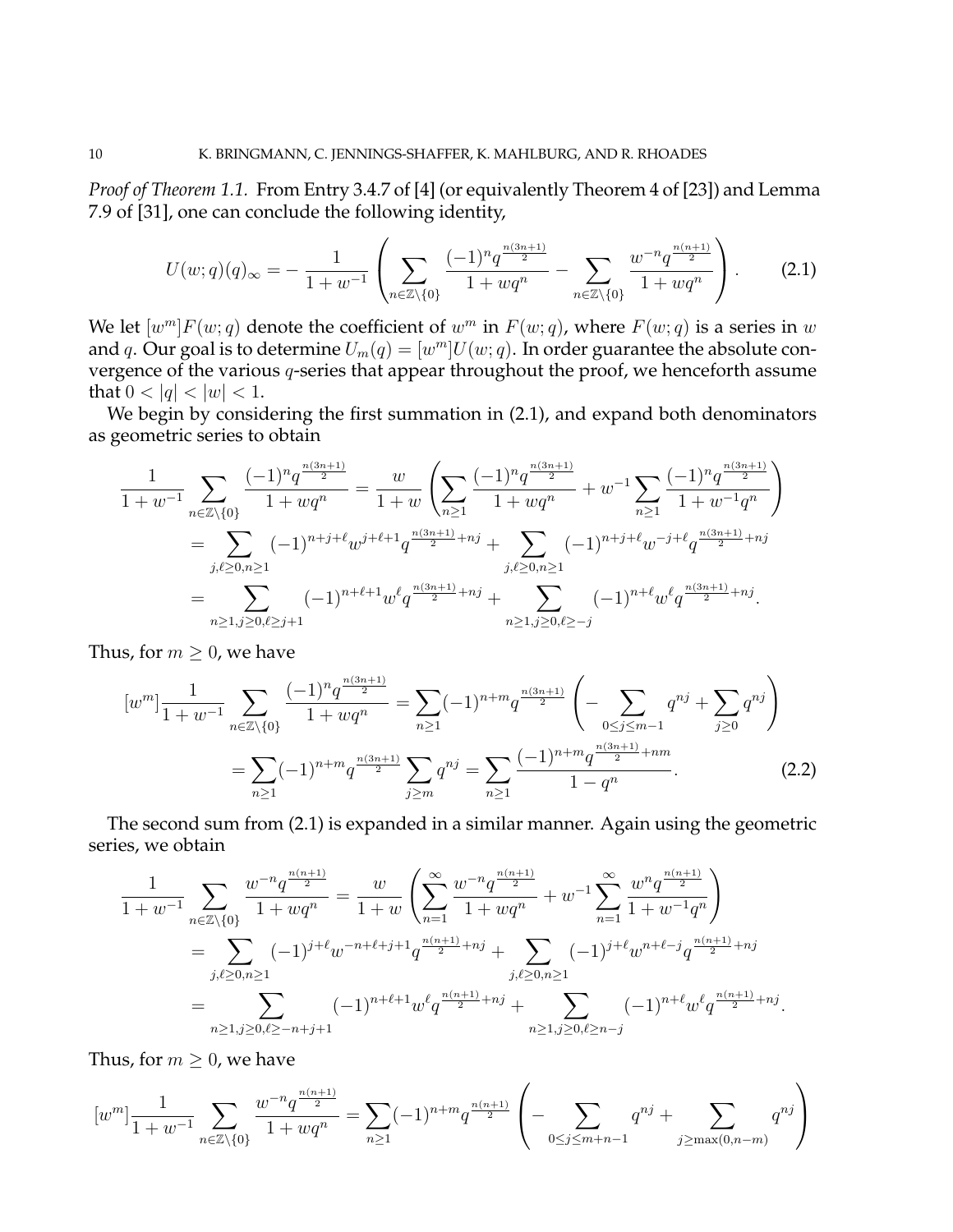$$
= -\sum_{n\geq 1} \frac{(-1)^{n+m} q^{\frac{n(n+1)}{2}} (1-q^{n(n+m)})}{1-q^n} + \sum_{1\leq n\leq m} \frac{(-1)^{n+m} q^{\frac{n(n+1)}{2}}}{1-q^n} + \sum_{n\geq m+1} \frac{(-1)^{n+m} q^{\frac{n(n+1)}{2}+n(n-m)}}{1-q^n} = \sum_{n\geq 1} \frac{(-1)^{n+m} q^{\frac{n(3n+1)}{2}+nm}}{1-q^n} + \sum_{n\geq m+1} \frac{(-1)^{n+m} q^{\frac{n(n+1)}{2}} (q^{n(n-m)}-1)}{1-q^n}.
$$
(2.3)

By equations (2.1), (2.2), and (2.3) we find that for  $m \geq 0$ ,

$$
\sum_{n\geq 1} u(m,n)q^n = [w^m]U(w;q) = \frac{1}{(q)_{\infty}} \sum_{n\geq m+1} \frac{(-1)^{n+m} q^{\frac{n(n+1)}{2}} \left(q^{n(n-m)} - 1\right)}{1 - q^n}
$$

$$
= \frac{q^{\frac{m(m+1)}{2}}}{(q)_{\infty}} \sum_{n\geq 1} \frac{(-1)^n q^{\frac{n(n+1)}{2}+nm} \left(q^{n(n+m)} - 1\right)}{1 - q^{n+m}}, \tag{2.4}
$$

which is the claimed expression for  $U_m(q)$ .

Now observe that the  $n=1$  term in the sum from (2.4) reduces to  $q^{m+1}$ , and thus

$$
\sum_{n\geq 1} \frac{(-1)^n q^{\frac{n(n+1)}{2}+nm} (q^{n(n+m)}-1)}{1-q^{n+m}} = q^{m+1} + O(q^{2m+3}).
$$

This implies that

$$
\sum_{n\geq 1} u(m,n)q^n = \frac{q^{\frac{(m+1)(m+2)}{2}}}{(q)_{\infty}} \left(1 + O\left(q^{m+2}\right)\right),
$$

and thus  $u(m, \frac{1}{2}(m+2)(m+1) + n) = p(n)$  for  $0 \le n \le m+1$ .

We immediately obtain the relation between unimodal sequences and the ospt-function. *Proof of Corollary 1.2.* The proof follows directly from Theorem 1.1 using the identity

$$
\sum_{n\geq 0} \operatorname{ospt}(n) q^n = \frac{1}{(q)_{\infty}} \sum_{n\geq 1} \left( \frac{(-1)^{n+1} q^{\frac{n(n+1)}{2}}}{1 - q^n} - \frac{(-1)^{n+1} q^{\frac{n(3n+1)}{2}}}{1 - q^n} \right),
$$

which is Theorem 1 of [5].  $\Box$ 

We conclude this section with the proof of Theorem 1.3.

*Proof of Theorem 1.3.* Define a subset of pairs of partitions into distinct parts by  $S := \{(\mu, \nu) :$  $\ell(\mu) = \ell(\nu)+1\} \cup (\emptyset, \emptyset)$ . There is a simple injection that maps a strongly unimodal sequence with rank zero to S. In particular, suppose that  $\sigma = \{a_1, \ldots, a_k, \ldots, a_{2k-1}\}\)$  has peak  $a_k$ , and define  $(\mu, \nu) \in S$  by

$$
\mu := (a_k, a_{k-1}, \ldots, a_1), \quad \nu := (a_{k+1}, \ldots, a_{2k-1}).
$$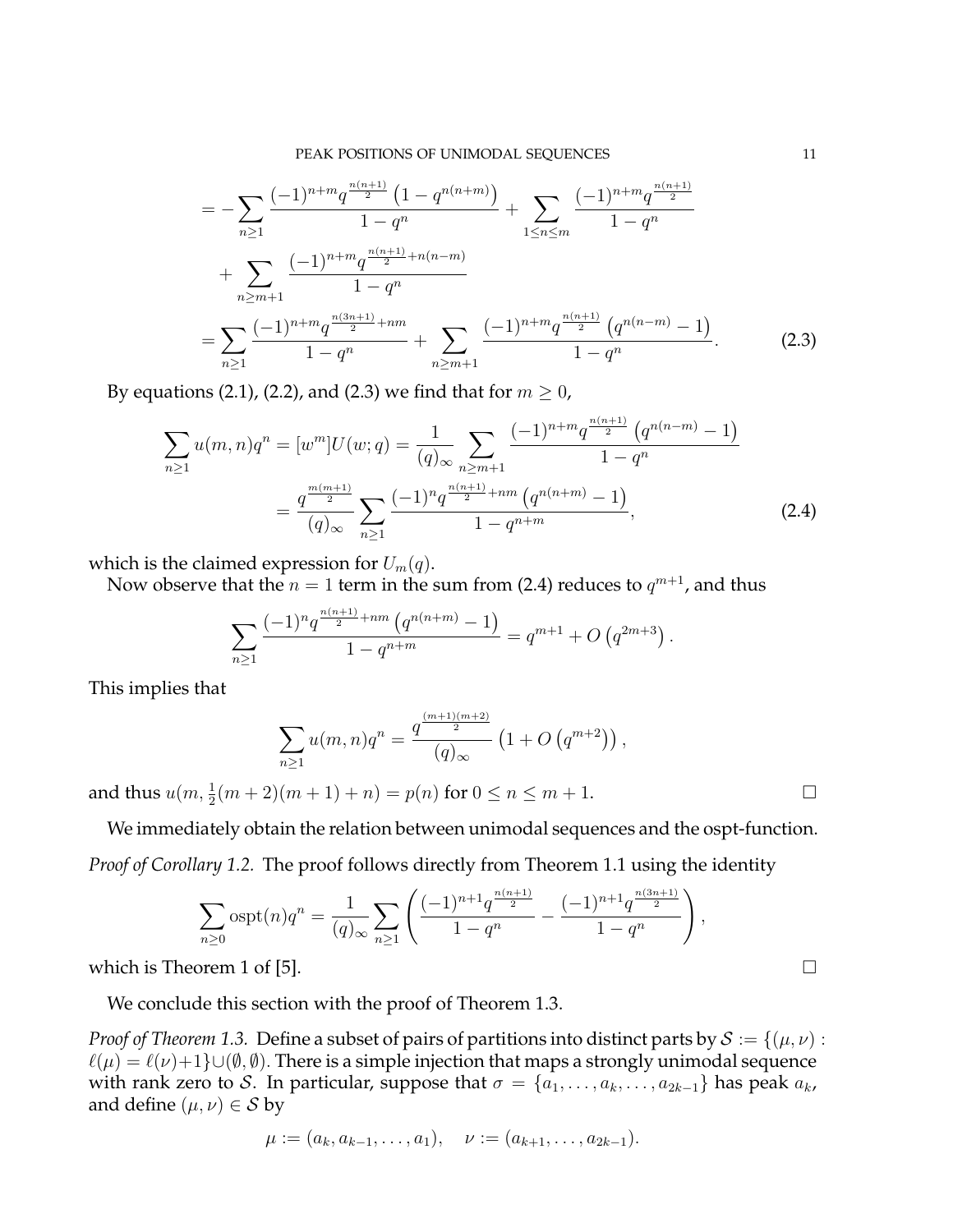This is an invertible injection, as its image consists of all  $(\mu, \nu) \in S$  such that the largest part in  $\mu$  is larger than all parts in  $\nu$ . Consider the generating function

$$
S(q) := \sum_{n\geq 0} s(n)q^n = \sum_{(\mu,\nu)\in\mathcal{S}} q^{|\mu|+|\nu|} = 1 + \sum_{n\geq 1} \frac{q^{\frac{n(n+1)}{2}}}{(q)_n} \frac{q^{\frac{n(n-1)}{2}}}{(q)_{n-1}},
$$

and recall the following representation for the generating functions for partitions (equation (2.2.9) in [1]) and partitions with crank zero (Theorem 5 of [36]):

$$
\sum_{n\geq 1} p(n)q^n = \sum_{n\geq 1} \frac{q^{n^2}}{(q)_n^2}, \qquad \sum_{n\geq 1} M(0,n)q^n = (1-q)\sum_{n\geq 1} \frac{q^{n^2+2n}}{(q)_n^2}.
$$

Then

$$
\sum_{n\geq 1} p(n)q^n - 2\sum_{n\geq 1} s(n)q^n = \sum_{n\geq 1} \frac{q^{n^2}}{(q)_n^2} (1 - 2(1 - q^n)) = -\sum_{n\geq 1} \frac{q^{n^2}}{(q)_{n-1}^2} + \sum_{n\geq 1} \frac{q^{n^2+2n}}{(q)_n^2}
$$
  
= 
$$
-\sum_{n\geq 0} \frac{q^{n^2+2n+1}}{(q)_n^2} + \sum_{n\geq 1} \frac{q^{n^2+2n}}{(q)_n^2} = -q + (1 - q) \sum_{n\geq 1} \frac{q^{n^2+2n}}{(q)_n^2}
$$
  
= 
$$
-q + \sum_{n\geq 1} M(0, n)q^n.
$$

Thus, for  $n \geq 2$ ,

$$
s(n) = \frac{p(n) - M(0, n)}{2}.
$$
\n(2.5)

In particular, for  $n \geq 2$  we have the inequality

$$
u(0, n) \le s(n) = \frac{p(n) - M(0, n)}{2}.
$$

*Remark.* It is also not difficult to achieve minor improvements of our results by describing the image in S more precisely; for example, by considering partitions in S of the form  $\mu = (j, 1)$  and  $\nu = (n - j - 1)$ , for  $2 \le j \le \lfloor \frac{n-1}{2} \rfloor$ , we obtain  $u(0, n) \le s(n) - \lfloor \frac{n-1}{2} \rfloor + 1$  for  $n \geq 4$ . However, such special cases do not seem to lead to a qualitative improvement of the bound. We can also determine the asymptotic relationship between  $s(n)$  and  $\mathrm{ospt}(n)$ . Using (2.5), we find that  $s(n) \sim \frac{1}{2}$  $\frac{1}{2}p(n)$ , since it is known that  $M(0,n) \sim \frac{\pi p(n)}{4 \sqrt{6n}}$  $\frac{\pi p(n)}{4\sqrt{6n}}$  [37, Corollary 2.1], and so  $\mathrm{ospt}(n) \sim \frac{1}{2}$  $\frac{1}{2} s(n)$ .

## 3. PROOF OF THEOREM 1.5

Our primary goal in this section is to derive the first several terms in the asymptotic expansion for the coefficients of  $U_m(q)$ , which we achieve using Wright's variant of the Hardy-Ramanujan Circle Method [43, 45]. The proof begins with the determination of the first terms in the asymptotic expansion of the generating function in Section 3.1, and then proceeds by estimating its coefficients using a contour integral in Section 3.2. As before we only consider non-negative  $m$  throughout.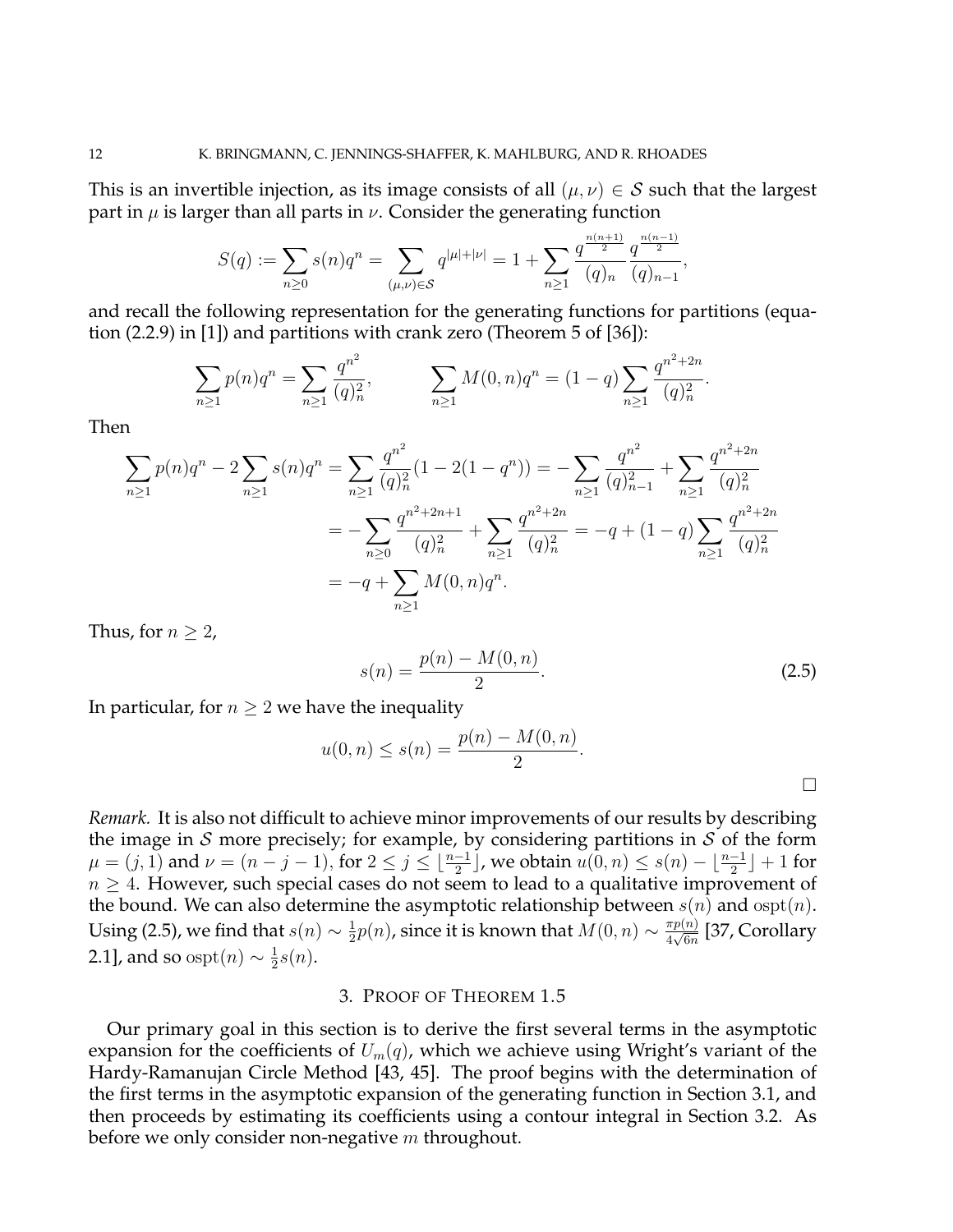#### 3.1. **Asymptotic expansions of generating functions.** Recall Theorem 1.1 and define

$$
V_m(q) := (q)_{\infty} U_m(q).
$$

The bulk of this section is devoted to determining the asymptotic behavior of  $V_m(q)$ . We recall a formula for the asymptotic expansion of a series that is a consequence of the Euler-MacLaurin summation formula (here  $a\in\mathbb{R}^r$ ,  $w\in\mathbb{C}$  with  $\mathrm{Re}(w)>0$ , and  $F:\mathbb{C}^r\to\mathbb{C}$  is a  $\mathcal{C}^{\infty}$ -function which, along with all of its derivatives, is of rapid decay)

$$
\sum_{n \in \mathbb{N}_{0}^{r}} F((n+a)w) \sim (-1)^{r} \sum_{n \in \mathbb{N}_{0}^{r}} F^{(n_{1},...,n_{r})}(0) \prod_{j \in \{1,...,r\}} \frac{B_{n_{j}+1}(a_{j})}{(n_{j}+1)!} w^{n_{j}} + \sum_{\mathscr{S} \subseteq \{1,...,r\}} \frac{(-1)^{|\mathscr{S}|}}{w^{r-|\mathscr{S}|}} \sum_{n_{j} \in \mathbb{N}_{0},} \int_{[0,\infty)^{r-|\mathscr{S}|}} \left[ \prod_{j \in \mathscr{S}} \frac{\partial^{n_{j}}}{\partial x_{j}^{n_{j}}} F(x) \right]_{\substack{x_{j}=0, \\ j \in \mathscr{S}}} \prod_{k \notin \mathscr{S}} dx_{k} \prod_{j \in \mathscr{S}} \frac{B_{n_{j}+1}(a_{j})}{(n_{j}+1)!} w^{n_{j}},
$$
\n(3.1)

where  $B_n(x)$  denotes the *n*-th Bernoulli polynomial and throughout the paper we write vectors in bold letters and their components with subscripts. For clarity, we note that  $\mathscr S$ in (3.1) runs over all proper subsets of  $\{1, \ldots, r\}$ , including the empty set. In particular, the one-dimensional case reduces to

$$
\sum_{n \in \mathbb{N}_0} F((n+a)t) \sim \frac{1}{t} \int_0^\infty F(x) dx - \sum_{n \ge 0} \frac{B_{n+1}(a)}{(n+1)!} F^{(n)}(0) t^n.
$$

The following proposition gives the first few terms in the asymptotic expansion of  $V_m$ . **Proposition 3.1.** *Suppose that*  $m \in \mathbb{N}_0$ *. Then as*  $\tau \to 0$ 

$$
V_m(q) = \frac{1}{4} + \left(\frac{m^2}{8} - \frac{1}{8}\right) 2\pi i \tau + O\left(|\tau|^2\right).
$$

*Proof.* Using finite geometric series, we deduce that

$$
V_m(q) = \sum_{n_1, n_2 \ge 0} (-1)^{n_1 + n_2} q^{\frac{1}{2}(n_1 + m + \frac{1}{2})^2 + \frac{3}{2}(n_2 + \frac{1}{2})^2 + 2(n_1 + m + \frac{1}{2})(n_2 + \frac{1}{2})}.
$$
 (3.2)

We then write

$$
V_m\left(e^{2\pi i\tau}\right) = \sum_{\varepsilon_1,\varepsilon_2\in\{0,1\}} (-1)^{\varepsilon_1+\varepsilon_2} \sum_{n_1,n_2\geq 0} f\left(\sqrt{-2\pi i\tau}\left(n_1+\frac{m}{2}+\frac{1}{4}+\frac{\varepsilon_1}{2},n_2+\frac{1}{4}+\frac{\varepsilon_2}{2}\right)\right),
$$

where  $f(\boldsymbol{x}):=e^{-2x_1^2-6x_2^2-8x_1x_2}.$  We now apply (3.1) to the sum on  $n_1,n_2.$  All terms except those corresponding to the first vanish due to the  $(-1)^{\varepsilon_1+\varepsilon_2}$ -factor, and we are therefore left with

$$
V_m\left(e^{2\pi i\tau}\right) = \sum_{\varepsilon_1,\varepsilon_2\in\{0,1\}} (-1)^{\varepsilon_1+\varepsilon_2} \sum_{n_1,n_2\geq 0} B_{n_1+1}\left(\frac{m}{2}+\frac{1}{4}+\frac{\varepsilon_1}{2}\right) B_{n_2+1}\left(\frac{1}{4}+\frac{\varepsilon_2}{2}\right) \times \frac{f^{(n_1,n_2)}(\mathbf{0})}{(n_1+1)!(n_2+1)!} (-2\pi i\tau)^{\frac{n_1+n_2}{2}}.
$$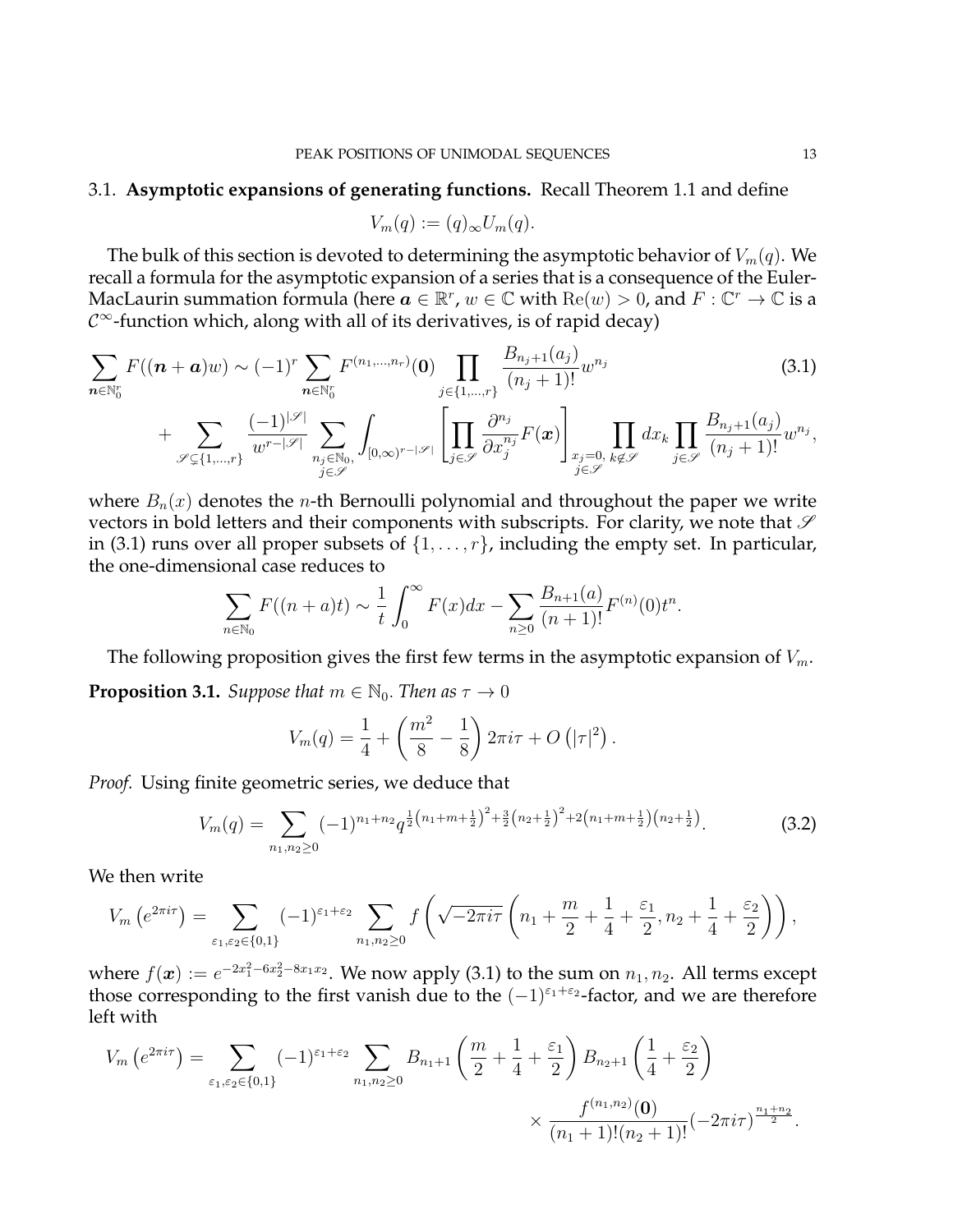Using the facts that  $B_n(x) = (-1)^n B_n(1-x)$  and  $f^{(n_1,n_2)}(0) = 0$  unless  $n_1 \equiv n_2 \pmod{2}$ , we obtain

$$
V_m\left(e^{2\pi i\tau}\right) = 2 \sum_{n_1,n_2 \geq 0} \frac{B_{2n_2+1}\left(\frac{1}{4}\right)\left(B_{2n_1+1}\left(\frac{m}{2}+\frac{1}{4}\right)-B_{2n_1+1}\left(\frac{m}{2}+\frac{3}{4}\right)\right)}{(2n_2+1)!(2n_1+1)!} f^{(2n_1,2n_2)}(0)(-2\pi i\tau)^{n_1+n_2}.
$$

Computing the first few terms yields the claim.

Proposition 3.1 enables us to determine the asymptotic behavior of  $U_m$  near  $q = 1$ .

**Proposition 3.2.** *Assume that*  $\tau = u + iv$ ,  $v = \frac{1}{2\sqrt{2}}$  $\frac{1}{2\sqrt{6n}}$  and  $|u| \leq v.$  As  $n \to \infty$  we have

$$
U_m(q) = \sqrt{-i\tau}e^{\frac{\pi i}{12\tau}} \left(\frac{1}{4} + \pi i \left(\frac{m^2}{4} - \frac{11}{48}\right)\tau\right) + O\left(n^{-\frac{5}{4}}e^{\pi\sqrt{\frac{n}{6}}}\right).
$$

*Proof.* From the well-known transformation law of the  $\eta$ -function (e.g., Theorem 3.1 in [8]), one directly concludes the asymptotic formula

$$
\frac{1}{(q)_{\infty}} = \sqrt{-i\tau}e^{\frac{\pi i}{12}\left(\tau + \frac{1}{\tau}\right)}\left(1 + O\left(e^{-2\pi\sqrt{6n}}\right)\right). \tag{3.3}
$$

Expanding  $e^{\frac{\pi i \tau}{12}}$  gives the claim.

We next bound  $U_m$  away from the dominant pole  $q = 1$ . Here, as usual, for sequences  $f_n$  and  $g_n$  the notation  $f_n \ll g_n$  means that  $|f_n| \le c|g_n|$ , for sufficiently large n and c a constant.

**Proposition 3.3.** *If*  $v = \frac{1}{2\sqrt{2}}$  $\frac{1}{2\sqrt{6n}}$  and  $v\le |u|\le \frac{1}{2}$ , then for some  $\delta < 1$  $\pi \delta \sqrt{\frac{n}{6}}$ 

$$
|U_m(q)| \ll e^{\pi \delta \sqrt{\frac{n}{6}}}.
$$

*Proof.* We estimate

$$
|U_m(q)| \ll \frac{1}{|(q)_{\infty}|} \sum_{n \ge 1} n|q|^{\frac{n^2}{2}}.
$$

The sum on  $n$  can be bounded against

$$
\sum_{n\geq 1} n|q|^n = \frac{|q|}{(1-|q|)^2} \ll |\tau|^{-2}.
$$

To estimate  $\frac{1}{(q)_{\infty}}$ , we follow Wright's argument from Lemma XVI of [43]. For the convenience of the reader we give the details. First, note that since  $|q| < 1$ , we have the logarithmic series expansion

$$
Log\left(\frac{1}{(q)_{\infty}}\right) = \sum_{m \geq 1} \frac{q^m}{m(1 - q^m)}.
$$

The magnitude of this expression is bounded by

$$
\left|\mathrm{Log}\left(\frac{1}{(q)_{\infty}}\right)\right| \le \sum_{m\ge 1} \frac{|q|^m}{m\,|1-q^m|} \le \sum_{m\ge 1} \frac{|q|^m}{m\,(1-|q|^m)} - \left(\frac{|q|}{1-|q|} - \frac{|q|}{|1-q|}\right). \tag{3.4}
$$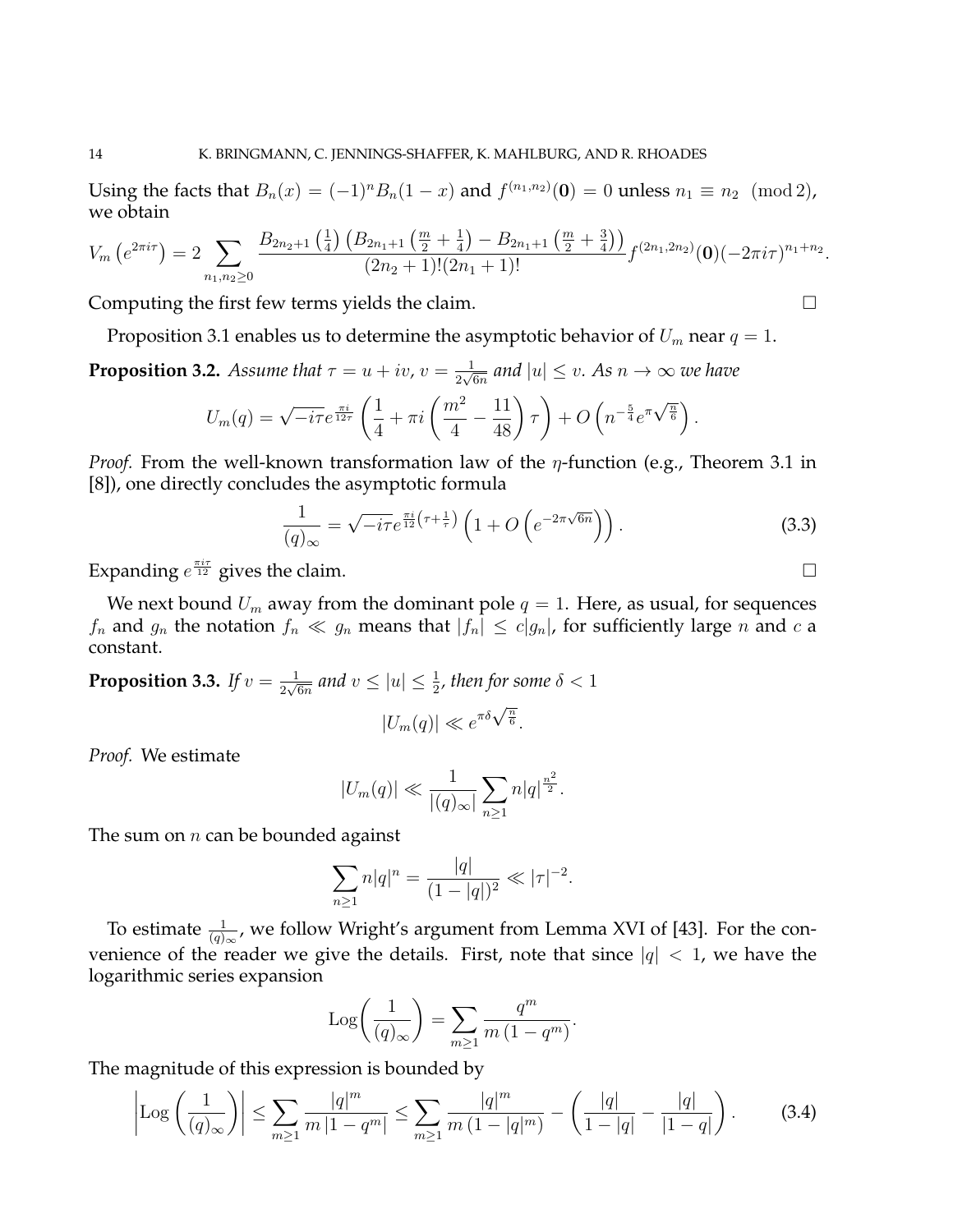By (3.3) the final sum in (3.4) has an asymptotic expansion given by

$$
\sum_{m\geq 1} \frac{|q|^m}{m\left(1-|q|^m\right)} = \log\left(\frac{1}{(|q|;|q|)_{\infty}}\right) = \frac{\pi}{12v} + O(\log(v)).\tag{3.5}
$$

.

To estimate the remaining terms in (3.4), we compute Taylor series to obtain

$$
1 - |q| = 2\pi v (1 + O(v)), \quad |1 - q| = 2\sqrt{2}\pi v (1 + O(v)).
$$

Indeed, the second identity holds since

$$
\left|1 - e^{2\pi i(u+iv)}\right|^2 = 1 - 2\cos(2\pi u)e^{-2\pi v} + e^{-4\pi v} \ge 1 - 2\cos(2\pi v)e^{-2\pi v} + e^{-4\pi v}
$$

$$
= \left|1 - e^{2\pi i(v+iv)}\right|^2,
$$

using the fact that  $v \le |u| \le \frac{1}{2}$ . The claim now follows by the Taylor expansion

$$
1 - 2\cos(2\pi v)e^{-2\pi v} + e^{-4\pi v} = 8\pi^2 v^2 + O(v^3)
$$

Plugging into the last two terms of (3.4) and combining with (3.5) implies that

$$
\log \left| \frac{1}{(q)_{\infty}} \right| \le \log \left( \frac{1}{(|q|; |q|)_{\infty}} \right) - \frac{|q|}{1 - |q|} + \frac{|q|}{|1 - e^{2\pi i (v + iv)}}
$$

$$
= \frac{\pi}{12v} - \left( \frac{1}{2\pi v} - \frac{1}{2\sqrt{2\pi v}} \right) + O(\log(v)) = \frac{\pi}{12v} \left( 1 - \frac{6}{\pi^2} \left( 1 - \frac{1}{\sqrt{2}} \right) \right) + O(\log(v)).
$$

Thus the claim holds for any  $1 - \frac{6}{\pi^2} (1 - \frac{1}{\sqrt{2}})$  $\overline{z}_2$ ) = 0.8219... <  $\delta$  < 1.

*Remark.* The proof of Proposition 3.3 also corrects the proof of Corollary 3.4 in the published version of [16].

3.2. **Asymptotic behavior of coefficients.** Here we use a variant of the Circle Method due to Wright [45]. By Cauchy's Theorem, we obtain

$$
u(m,n) = \frac{1}{2\pi i} \int_{\mathcal{C}} \frac{U_m(q)}{q^{n+1}} dq = \int_{-\frac{1}{2}}^{\frac{1}{2}} U_m\left(e^{-\frac{\pi}{\sqrt{6n}} + 2\pi i u}\right) e^{\pi \sqrt{\frac{n}{6}} - 2\pi i n u} du,
$$

where C denotes the circle with radius  $e^{-\frac{\pi}{\sqrt{6n}}}$  surrounding the origin counterclockwise. We then split

$$
u(m, n) = I'(n) + I''(n)
$$

with

$$
I'(n) := \int_{|u| \le \frac{1}{2\sqrt{6n}}} U_m\left(e^{-\frac{\pi}{\sqrt{6n}} + 2\pi iu}\right) e^{\pi \sqrt{\frac{n}{6}} - 2\pi i n u} du,
$$
  

$$
I''(n) := \int_{\frac{1}{2\sqrt{6n}} \le |u| \le \frac{1}{2}} U_m\left(e^{-\frac{\pi}{\sqrt{6n}} + 2\pi i u}\right) e^{\pi \sqrt{\frac{n}{6}} - 2\pi i n u} du.
$$

It turns out that  $I'(n)$  contributes the asymptotic main term, whereas  $I''(n)$  is part of the asymptotic error term. To see this, we rewrite

$$
I'(n) = \frac{1}{2\sqrt{6n}} \int_{-1}^{1} U_m\left(e^{\frac{\pi}{\sqrt{6n}}(-1+iu)}\right) e^{\pi \sqrt{\frac{n}{6}}(1-iu)} du.
$$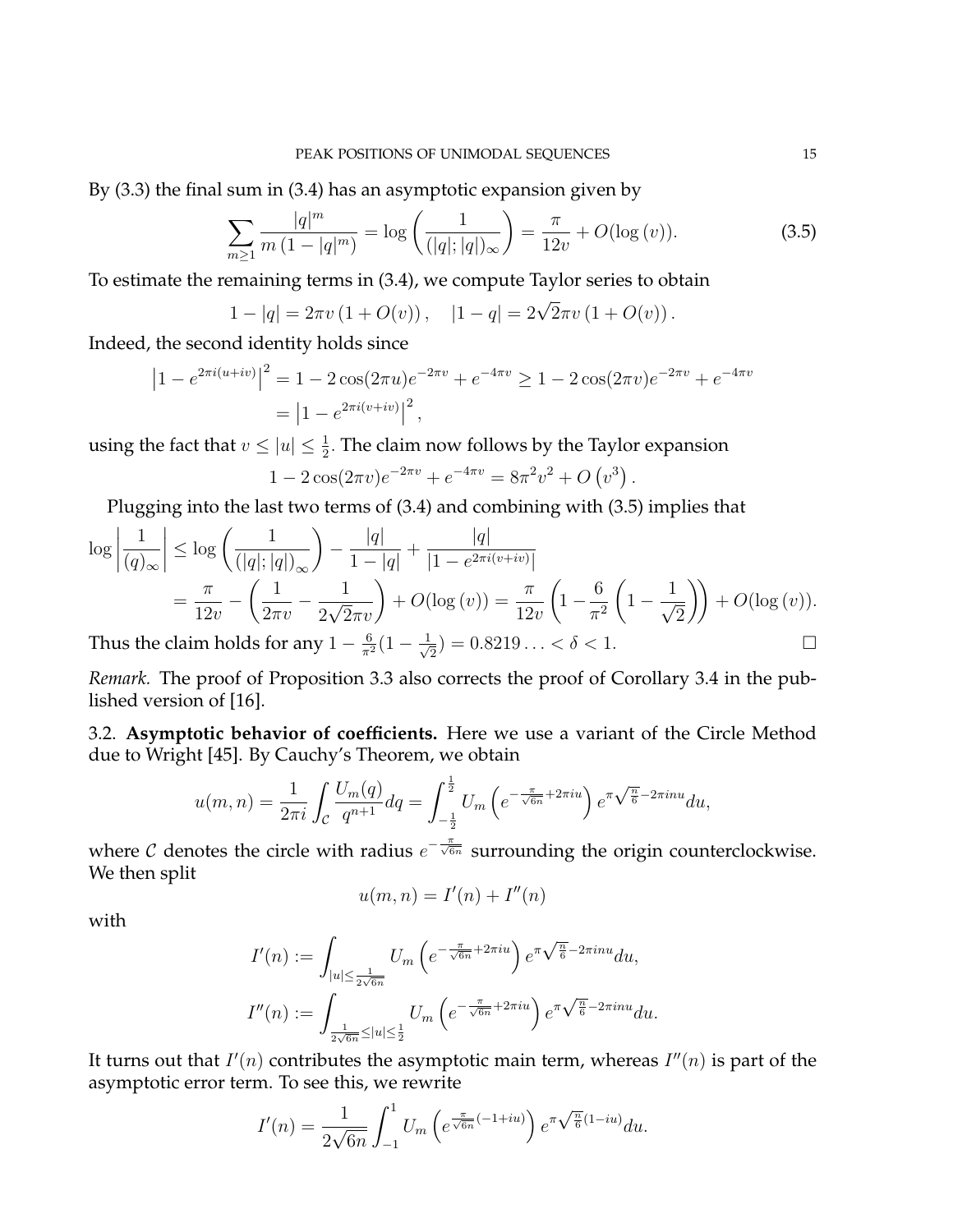We next approximate  $I'(n)$  by a Bessel function. For this define for  $s \in \mathbb{R}$ 

$$
P_s(n) := \frac{1}{2\pi i} \int_{1-i}^{1+i} w^s e^{\pi \sqrt{\frac{n}{6}} \left(w + \frac{1}{w}\right)} dw.
$$

We then may write, using Proposition 3.2,

$$
I'(n) = \frac{\pi}{8 \cdot 2^{\frac{1}{4}} \cdot 3^{\frac{3}{4}} \cdot n^{\frac{3}{4}}}\n P_{\frac{1}{2}}(n) - \frac{\pi^2 \left(\frac{m^2}{4} - \frac{11}{48}\right)}{12 \cdot 2^{\frac{3}{4}} \cdot 3^{\frac{1}{4}} \cdot n^{\frac{5}{4}}} P_{\frac{3}{2}}(n) + O\left(n^{-\frac{7}{4}} e^{\pi \sqrt{\frac{2n}{3}}}\right).
$$

We have (see [45, Section 5]) the following approximation

$$
P_s(n) - I_{-s-1}\left(\pi\sqrt{\frac{2n}{3}}\right) \ll e^{\frac{3\pi}{2}\sqrt{\frac{n}{6}}}, \quad \text{as } n \to \infty.
$$

We next turn to bounding  $I''(n)$ . Using Proposition 3.3 gives

$$
|I''(n)| \ll \int_{\frac{1}{2\sqrt{6n}} \le |u| \le \frac{1}{2}} \left| U_m \left( e^{-\frac{\pi}{\sqrt{6n}} + 2\pi i u} \right) \right| e^{\pi \sqrt{\frac{n}{6}}} du \ll e^{(1+\delta)\pi \sqrt{\frac{n}{6}}};
$$

the important feature of this bound is that it is exponentially smaller than the initial terms in the asymptotic expansion.

Thus we find that

$$
u(m,n) = \frac{\pi}{8 \cdot 2^{\frac{1}{4}} \cdot 3^{\frac{3}{4}} \cdot n^{\frac{3}{4}}} I_{-\frac{3}{2}}(n) - \frac{\pi^2 \left(\frac{m^2}{4} - \frac{11}{48}\right)}{12 \cdot 2^{\frac{3}{4}} \cdot 3^{\frac{1}{4}} \cdot n^{\frac{5}{4}}} I_{-\frac{5}{2}}(n) + O\left(n^{-\frac{7}{4}} e^{\pi \sqrt{\frac{2n}{3}}}\right).
$$

To finish the proof, we use the asymptotic expansion of the Bessel function [3, equation (4.12.7)]

$$
I_k(x) \sim \frac{e^x}{\sqrt{2\pi x}} \left( 1 - \frac{4k^2 - 1}{8x} + O\left(\frac{1}{x^2}\right) \right) \qquad \text{as } x \to \infty.
$$

Plugging in, we find that

$$
u(m,n) = \frac{e^{\pi\sqrt{\frac{2n}{3}}}}{16\sqrt{3n}} \left(1 - \frac{1}{\sqrt{n}}\left(\frac{\pi m^2}{2\sqrt{6}} + \nu\right) + O\left(\frac{1}{n}\right)\right),
$$

where  $\nu$  is an explicit constant that does not depend on m or n (the value of  $\nu$  is not needed to conclude the formulas in Theorem 1.5, but for the sake of the interested reader we note that  $\nu = \frac{\sqrt{3}}{\sqrt{2}}$  $\frac{\sqrt{3}}{2\pi}-\frac{11\pi}{24\sqrt{6}}$ ).

# 4. PROOF OF THEOREM 1.6, COROLLARY 1.7, AND COROLLARY 1.8

We use Ingham's Tauberian theorem to obtain the asymptotic main term of the rank moments.

**Theorem 4.1.** Let  $f(q) = \sum_{n\geq 0} a(n)q^n$  be a power series with weakly increasing non-negative *coefficients and radius of convergence equal to one. If there exist constants*  $A > 0$  *and*  $\lambda, \alpha \in \mathbb{R}$ such that as  $t \to 0^+$  we have

$$
f(e^{-t}) \sim \lambda t^{\alpha} e^{\frac{A}{t}},
$$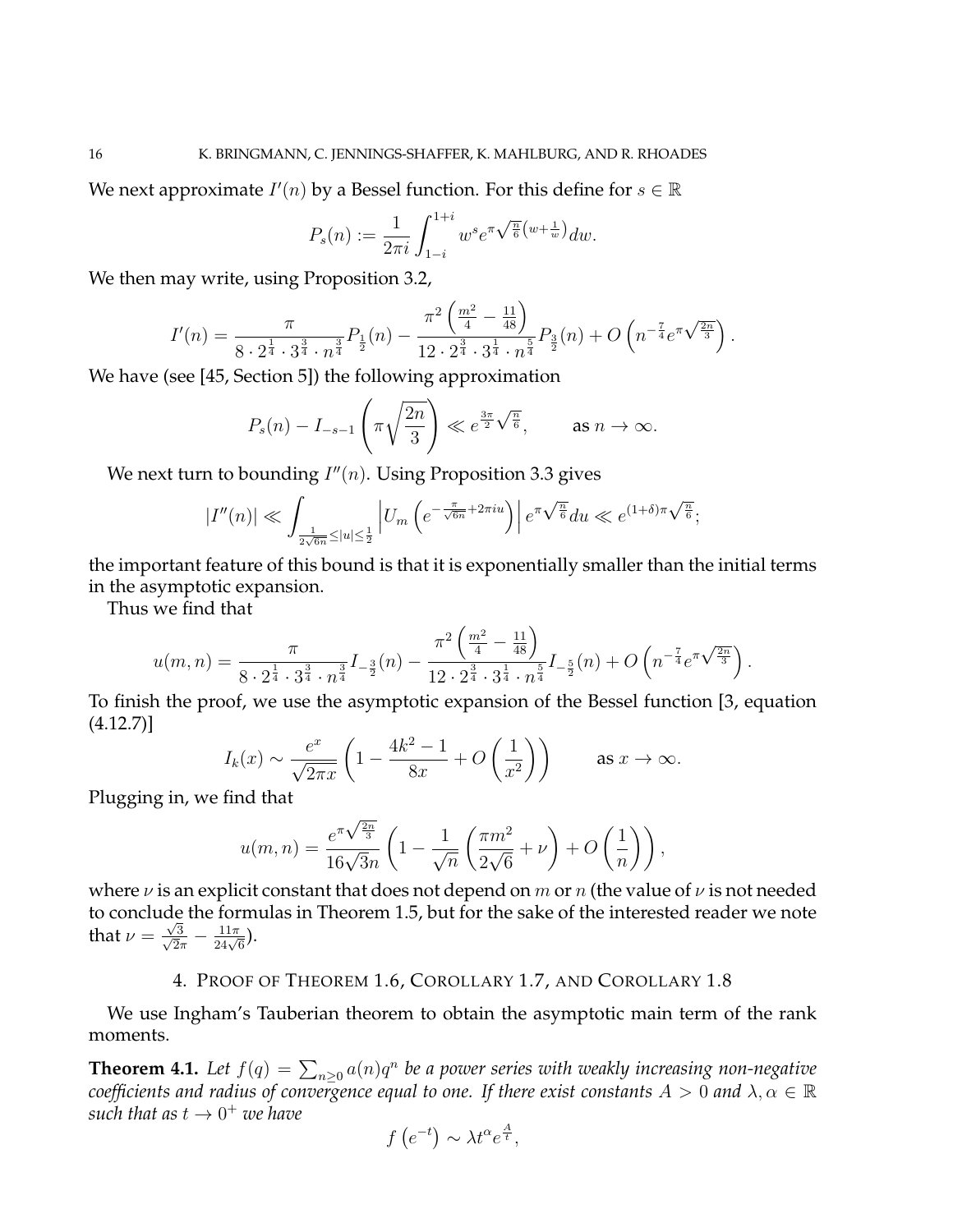*then, as*  $n \to \infty$ *,* 

$$
a(n) \sim \frac{\lambda}{2\sqrt{\pi}} \frac{A^{\frac{\alpha}{2} + \frac{1}{4}}}{n^{\frac{\alpha}{2} + \frac{3}{4}}} e^{2\sqrt{An}}.
$$

In order to apply Theorem 4.1, we need to know that the moments of the unimodal rank are monotonic.

**Proposition 4.2.** *If*  $k, n \in \mathbb{N}_0$ , then

$$
u_{2k}(n+1) \ge u_{2k}(n).
$$

*Proof.* Recall that the rank moments are defined as

$$
u_{2k}(n) = \sum_{|\sigma|=n} \text{rank}(\sigma)^{2k} = \sum_{|\sigma|=n} |\text{rank}(\sigma)|^{2k}.
$$

There is a natural injection which we denote by  $\phi$  that sends unimodal sequences of size n to unimodal sequences of size  $n + 1$  and preserves the rank. In particular, suppose that  $\sigma$  is the unimodal sequence  $\{a_1, \ldots, a_m, \ldots, a_s\}$  with  $|\sigma|=n$  and peak  $a_m$ . Then set

$$
\phi(\sigma) := \{a_1, \ldots, a_m + 1, \ldots a_s\}.
$$

It is clear that  $rank(\phi(\sigma)) = rank(\sigma)$ , and that  $\phi$  is an injection (whose image contains all strongly unimodal sequences of  $n + 1$  whose peak is at least two larger than any part). The moments therefore satisfy

$$
u_{2k}(n) = \sum_{|\sigma|=n} |\text{rank}(\sigma)|^{2k} = \sum_{|\sigma|=n} |\text{rank}(\phi(\sigma))|^{2k} \le \sum_{|\sigma|=n+1} |\text{rank}(\sigma)|^{2k} = u_{2k}(n+1).
$$

The inequality holds because every term in the sum is non-negative.  $\Box$ 

*Remark.* Proposition 4.2 can be modified so that it applies to the case of moments for the partition rank and crank statistics. If the rank of a partition is positive, then the injection is defined by increasing the largest part by one, and otherwise, a part of size one is added; the definition for the crank is identical. In all cases the magnitude of the rank or crank statistics do not decrease (in fact, the statistic is only preserved by the injection in the case that the crank is positive and the partition contains ones; in all other cases the statistic changes by at least one). This would allow one to similarly use Ingham's Tauberian theorem in order to prove the main asymptotic terms in [16]. However, this is not enough to prove the asymptotic inequality for rank and crank moments that is the main result of that paper, as it requires a more detailed asymptotic expansion.

Theorem 1.6 follows from the asymptotic behavior of the moment generating function. For this set

$$
\mathbb{U}_{2k}(q) := \sum_{n\geq 0} u_{2k}(n)q^n.
$$

**Theorem 4.3.** As  $t \to 0^+$ , we have

$$
\mathbb{U}_{2k}\left(e^{-t}\right) \sim \frac{(2k-1)!!}{4} t^{-k} e^{\frac{\pi^2}{6t}}.
$$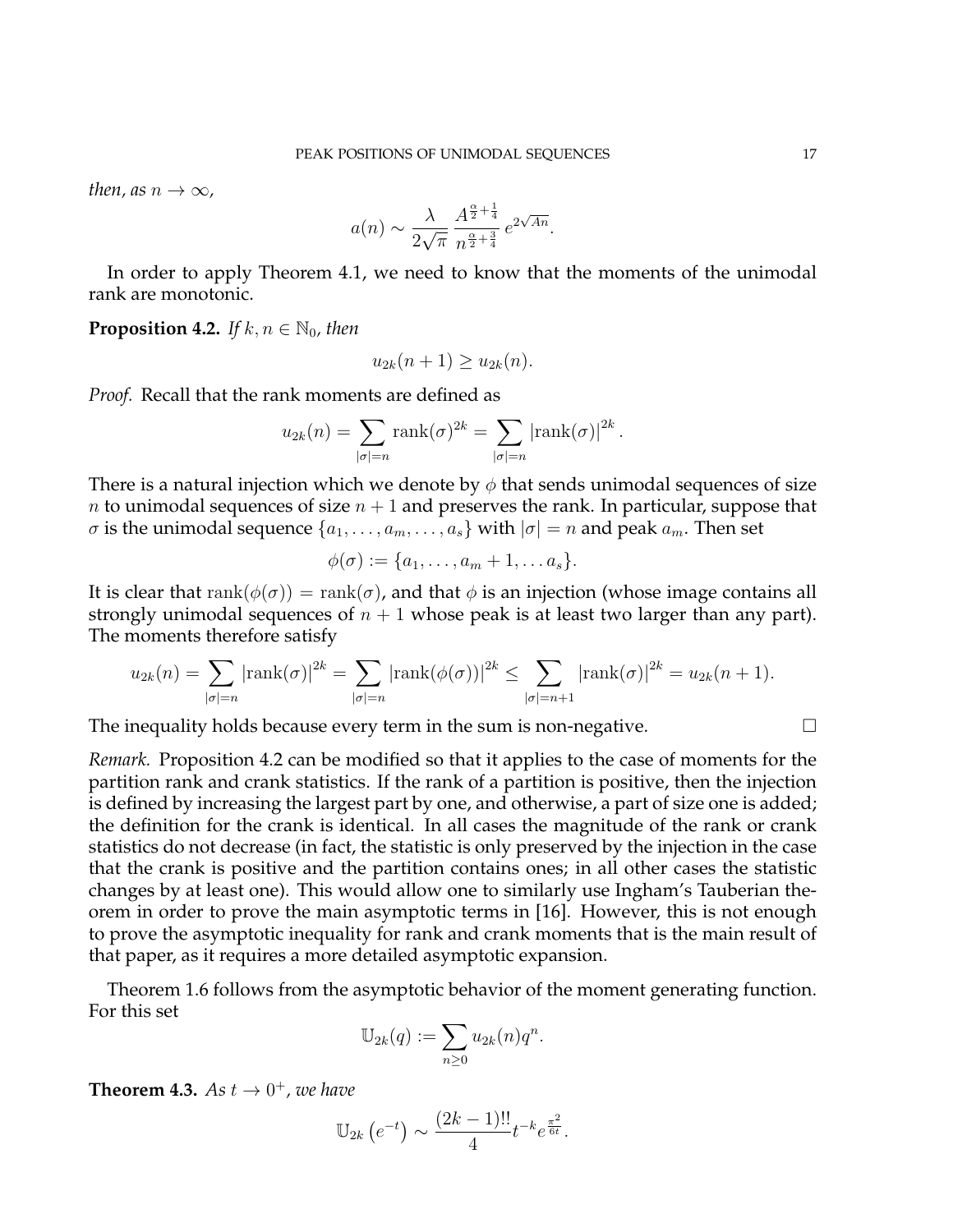*Proof.* For the proof we use the three-dimensional Euler-Maclaurin summation formula (see (3.1)). We start by writing

$$
\mathbb{U}_{2k}(q) = \frac{1}{(q)_{\infty}} \left( \delta_{k,0} V_0(q) + 2 \sum_{m \ge 1} m^{2k} V_m(q) \right),
$$

where  $\delta_{k,0}$  equals zero unless  $k = 0$ , in which case we have one. By Proposition 3.1 we have

$$
V_0\left(e^{-t}\right) \sim \frac{1}{4}.
$$

Next we write

$$
\sum_{m\geq 1} m^{2k} V_m\left(e^{-t}\right) = t^{-k} \sum_{\delta_1,\delta_2\in\{0,1\}} (-1)^{\delta_1+\delta_2} \sum_{n\in\mathbb{N}_0^3} F\left(\sqrt{t}\left(n_1+\frac{1}{4}+\frac{\delta_1}{2},n_2+\frac{1}{4}+\frac{\delta_2}{2},n_3+1\right)\right),
$$

where  $F(\bm{x}) := x_3^{2k} e^{-2(x_1 + \frac{x_3}{2})^2 - 6x_2^2 - 8(x_1 + \frac{x_3}{2})x_2}$ . We now apply (3.1) in dimension three. Because of the weighting factor  $(-1)^{\delta_1+\delta_2}$ , any term in (3.1) that does not depend on both  $\delta_1$ and  $\delta_2$  vanishes, leaving just two sums to consider.

The term corresponding to  $\mathscr{S} = \{1, 2\}$  is

$$
t^{-\ell-\frac{1}{2}}\sum_{\delta_1,\delta_2\in\{0,1\}}(-1)^{\delta_1+\delta_2}\sum_{n_1,n_2\geq 0}\frac{B_{n_1+1}\left(\frac{1}{4}+\frac{\delta_1}{2}\right)}{(n_1+1)!}\frac{B_{n_2+1}\left(\frac{1}{4}+\frac{\delta_2}{2}\right)}{(n_2+1)!}t^{\frac{n_1+n_2}{2}}\int_0^\infty F^{(n_1,n_2,0)}(0,0,x_3)dx_3.
$$
\n(4.1)

The sum on  $\delta_1, \delta_2$  evaluates as

$$
\sum_{\delta_1, \delta_2 \in \{0,1\}} (-1)^{\delta_1 + \delta_2} B_{n_1 + 1} \left( \frac{1}{4} + \frac{\delta_1}{2} \right) B_{n_2 + 1} \left( \frac{1}{4} + \frac{\delta_2}{2} \right)
$$
\n
$$
= \begin{cases} 4B_{n_1 + 1} \left( \frac{1}{4} \right) B_{n_2 + 1} \left( \frac{1}{4} \right) & \text{if } n_1 \equiv n_2 \equiv 0 \pmod{2}, \\ 0 & \text{otherwise.} \end{cases}
$$

The dominant term from (4.1) comes from  $n_1 = n_2 = 0$  and contributes

$$
\frac{4}{\sqrt{t}}t^{-k}B_1\left(\frac{1}{4}\right)^2\int_0^\infty F(0,0,x_3)dx_3 = \frac{(2k-1)!!\sqrt{\pi}}{4\sqrt{2}}t^{-k-\frac{1}{2}}.
$$

The first term in (3.1) is of higher order. Thus we get

$$
\mathbb{U}_{2k}\left(e^{-t}\right) \sim \frac{1}{\left(e^{-t}\right)_{\infty}}\left(\delta_{k,0}\frac{1}{4} + 2^{k-\frac{3}{2}}\Gamma\left(\ell + \frac{1}{2}\right)t^{-k-\frac{1}{2}}\right) \sim \frac{2^{k-\frac{3}{2}}\Gamma\left(k+\frac{1}{2}\right)}{\left(e^{-t}\right)_{\infty}t^{k+\frac{1}{2}}}.
$$

Now

$$
\frac{1}{\left(e^{-t}\right)_\infty}\sim \sqrt{\frac{t}{2\pi}}e^{\frac{\pi^2}{6t}}.
$$

Combining gives the claim.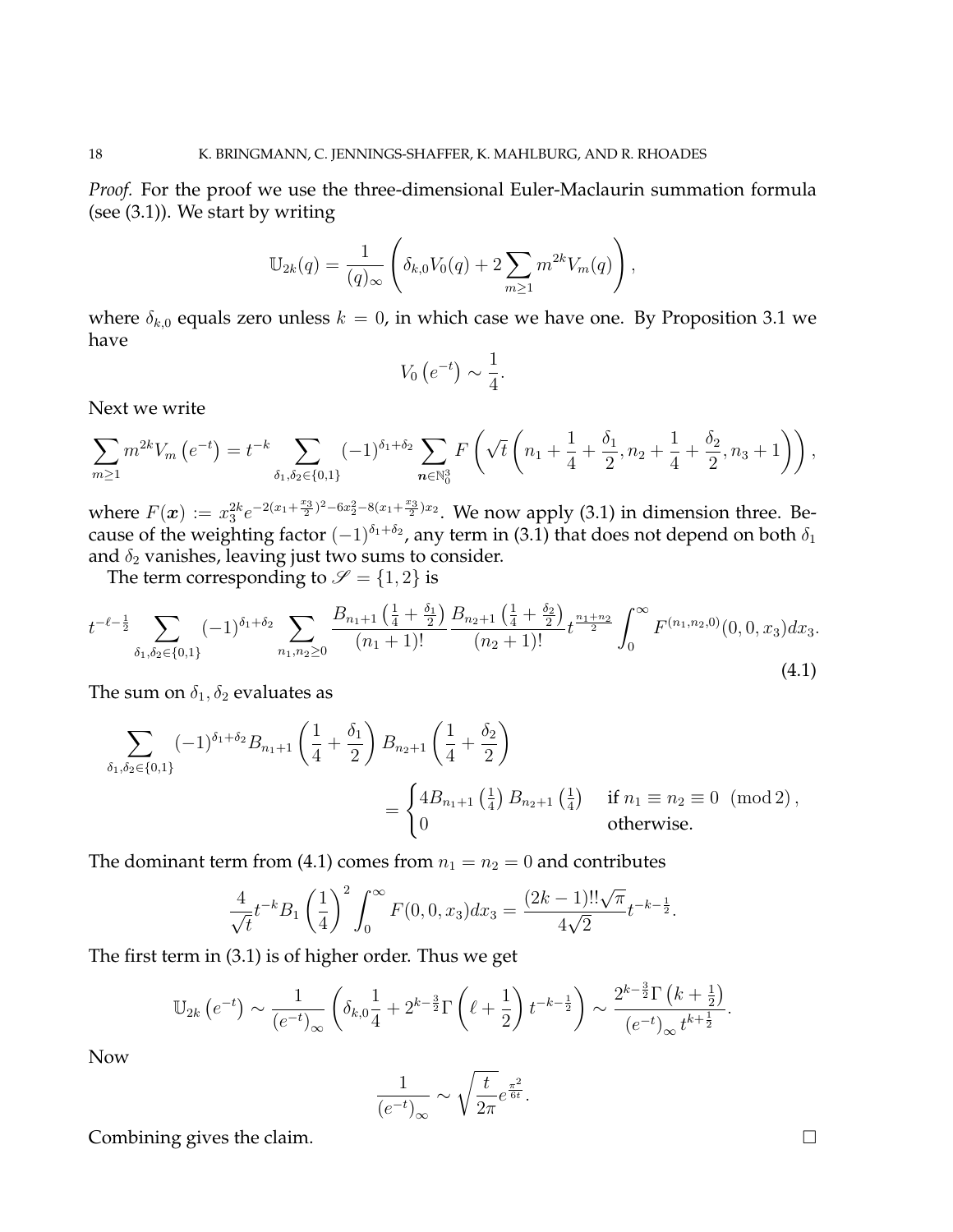Theorem 1.6 now follows from Theorem 4.1, Proposition 4.2, and Theorem 4.3. The subsequent corollaries are then a straightforward consequence of the "Method of Moments", which uses the limiting behavior of the moments of a sequence of random variables to determine the limiting distribution. In the following key result X (respectively  $X_n$ ) is a random variable with distribution  $\mu$  (resp.  $\mu_n$ ), so that  $\mu([a, b]) := \mathbf{P}(a \leq X \leq b)$ .

**Theorem 4.4** ([11, Theorem 30.2])**.** *Suppose that the distribution of* X *is determined by its moments, that moments of all orders exist for each*  $\{X_n\}_{n\geq 1}$ *, and that*  $\lim_{n\to\infty}E[X_n^r]=E[X^r]$ *for*  $r \geq 1$ *. Then*  $X_n$  *converges in distribution to*  $X$ *; i.e., if*  $f$  *is bounded and continuous, then* 

$$
\lim_{n \to \infty} \int_a^b f(x) d\mu_n(x) = \int_a^b f(x) d\mu(x).
$$

*Proof of Corollary 1.7.* For each  $n$ , let  $P_n$  denote the uniform probability distribution on  $\mathcal{U}(n)$ , so that each unimodal sequence of size  $n$  is chosen with probability  $\frac{1}{u(n)}$ . Now define a random variable  $X_n$  on  $\mathcal{U}(n)$  by taking the normalized rank; in particular, if the outcome of the random selection is  $\sigma \in \mathcal{U}(n)$ , then

$$
X_n = X_n(\sigma) := \frac{\text{rank}(\sigma)}{\left(\frac{6n}{\pi^2}\right)^{\frac{1}{4}}}.
$$

Denote the corresponding distribution  $X_n$  by  $\mu_n$ , and distribution function by  $F_n$ , so

$$
F_n(x) = \mu_n((-\infty, x]) := \mathbf{P}_n(\{\sigma \in \mathcal{U}(n) : X_n(\sigma) \le x\}) = \frac{1}{u(n)} \sum_{m \le (\frac{6n}{\pi^2})^{\frac{1}{4}}x} u(m, n).
$$

Theorem 1.6 implies that

$$
\lim_{n \to \infty} E\left[X_n^{2k}\right] = \lim_{n \to \infty} \frac{1}{u(n)} \sum_{\sigma \in \mathcal{U}(n)} X_n^{2k} = \lim_{n \to \infty} \frac{u_{2k}(n)}{u(n) \left(\frac{6n}{\pi^2}\right)^{\frac{k}{2}}} = (2k - 1)!!
$$

and we also know by symmetry that  $E[X_n^{2k+1}] = 0$  for  $k, n \in \mathbb{N}_0$ . As mentioned in the introduction, these limiting values are the moments for the standard normal random variable Z, which has the well-known distribution  $\Phi$ . We now apply Theorem 4.4 to conclude that  $X_n$  converges in distribution to Z. In particular, setting  $f(x) = 1$  gives that

$$
\lim_{n \to \infty} \frac{1}{u(n)} \sum_{m \le (\frac{6n}{\pi^2})^{\frac{1}{4}} x} u(m,n) = \lim_{n \to \infty} \int_{-\infty}^x d\mu_n(x) = \Phi(x),
$$

which is precisely the statement of the corollary.  $\Box$ 

*Proof of Corollary 1.8.* It is known [11, Problem 21.2] that the absolute moments of the standard normal distribution  $Z$  are given by

$$
E[|Z|^r] = \frac{2^{\frac{r}{2}}}{\sqrt{\pi}} \Gamma\left(\frac{r+1}{2}\right).
$$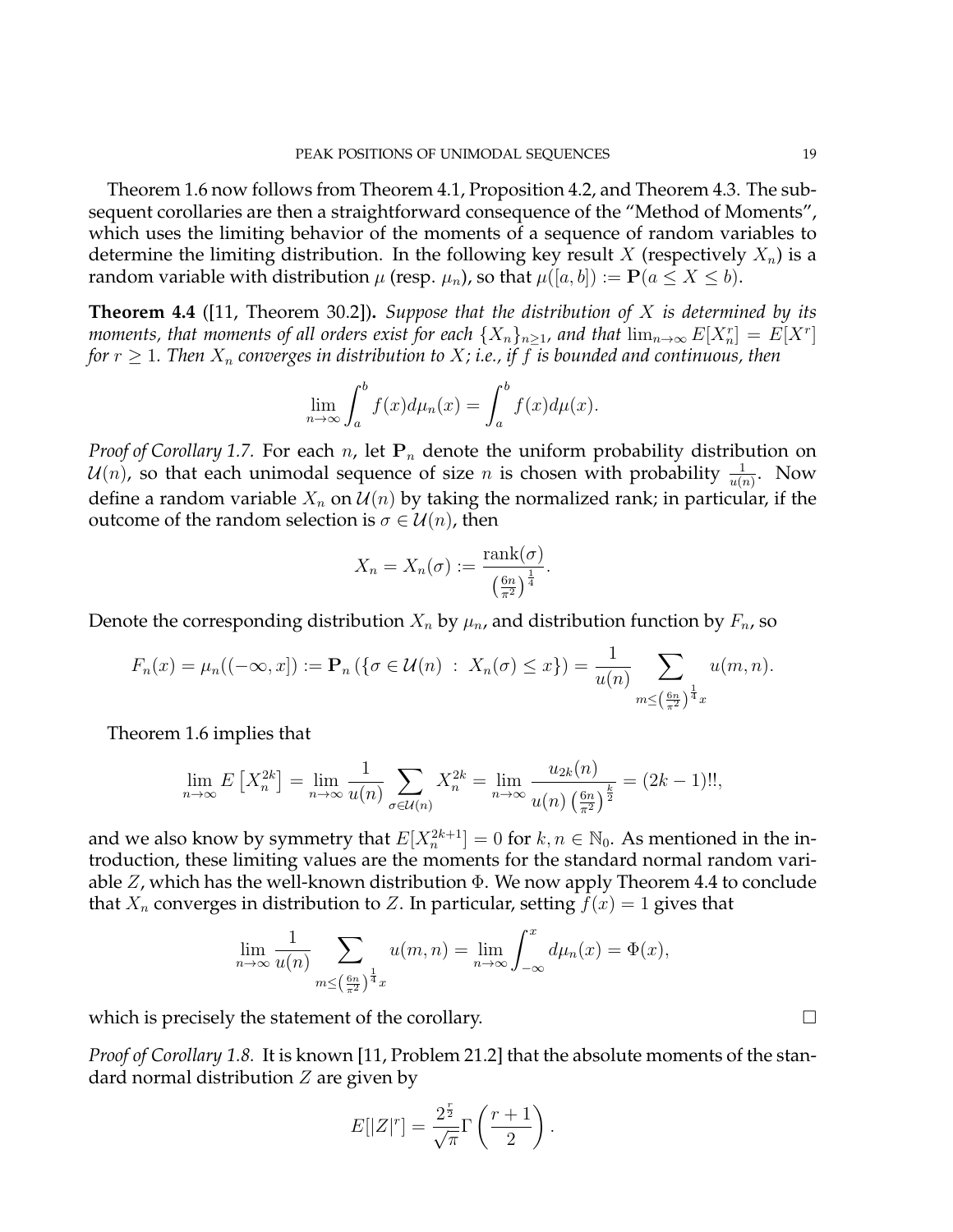On the other hand, we have

$$
E[|X_n|^r] = \frac{1}{(\frac{6n}{\pi^2})^{\frac{r}{4}}} \sum_{m \in \mathbb{Z}} |m|^r \frac{u(m,n)}{u(n)} = \frac{u_r^+(n)}{u(n) (\frac{6n}{\pi^2})^{\frac{r}{4}}}.
$$

Theorem 4.4 now implies that

$$
\lim_{n \to \infty} E[|X_n|^r] = E[|Z|^r],
$$

which is the claimed result.  $\square$ 

### 5. (GENERALIZED) QUANTUM MODULAR PROPERTIES

Due to equation (2.1), the function  $U(w; q)$  can be recognized as essentially a mock Jacobi form [20]. Furthermore, Bryson, Ono, Pitman, and the fourth author [21] found  $U(-1; q)$  to be a so-called quantum modular form. Roughly speaking Zagier [47] defined *quantum modular forms* to be functions  $f:Q\to\mathbb{C}$   $(Q\subset\mathbb{Q})$  such that for  $M=(\begin{smallmatrix}a&b\c&d\end{smallmatrix})\in\Gamma$  $(\Gamma \leq SL_2(\mathbb{Z}))$  and  $\chi$  a certain multiplier, the *error to modularity* given by

$$
f(\tau) - \chi(M)^{-1}(c\tau + d)^{-k} f(M\tau)
$$

can be extended to an open subset of  $\mathbb R$  as a real-analytic function. The result of [21] follows by establishing that  $U(-1; q)$  is dual to Kontsevich's "strange" function,  $F(q) :=$  $\sum_{n\geq 0} (q)_n$ , in that  $U(-1; q) = F(q^{-1})$  when q is a root of unity. Note that  $F(q)$  converges on no open subset of  $\mathbb C$ , and does not give a well defined series in q.

This has been generalized in several different ways. In a paper with Folsom, two of the authors [13] showed that certain weighted, twisted moments of the strong unimodal rank are quantum modular forms. Furthermore, using  $U(w, q)$  as a prototypical example, Folsom and the first author [12] introduced the notion of *quantum Jacobi forms*, which are functions defined on subsets of  $\mathbb{Q} \times \mathbb{Q}$  such that the "errors" to both modular and elliptic transformations are well-behaved (as real-analytic functions). Folsom, Ki, Vu, and Yang [29] found that  $U(w; q)$  demonstrates quantum modular behavior for general w and is dual to a suitable two variable analog of  $F(q)$ . In Hikami and Lovejoy [35] considered multi-sum versions of  $U(q)$  and  $F(q)$ , and established both duality and quantum modularity. With these results for  $U(w; q)$  in mind, it is then reasonable to ask if the functions  $U_m(q)$  have any modularity properties. While it is likely too much to ask for them to be mock modular forms, some sort of quantum modular properties are not an unreasonable expectation.

We close this paper by describing a potential analytic framework for understanding the modularity of the unimodal rank generating functions  $U_m(q)$ . First, we recall another important example of a real analytic modular form associated to a combinatorial  $q$ -series. Andrews, Dyson, and Hickerson [6] defined

$$
\sigma(q) := \sum_{n\geq 0} \frac{q^{\frac{n(n+1)}{2}}}{(-q)_n}, \qquad \sigma^*(q) := 2 \sum_{n\geq 1} \frac{(-1)^n q^{n^2}}{(q;q^2)_n}.
$$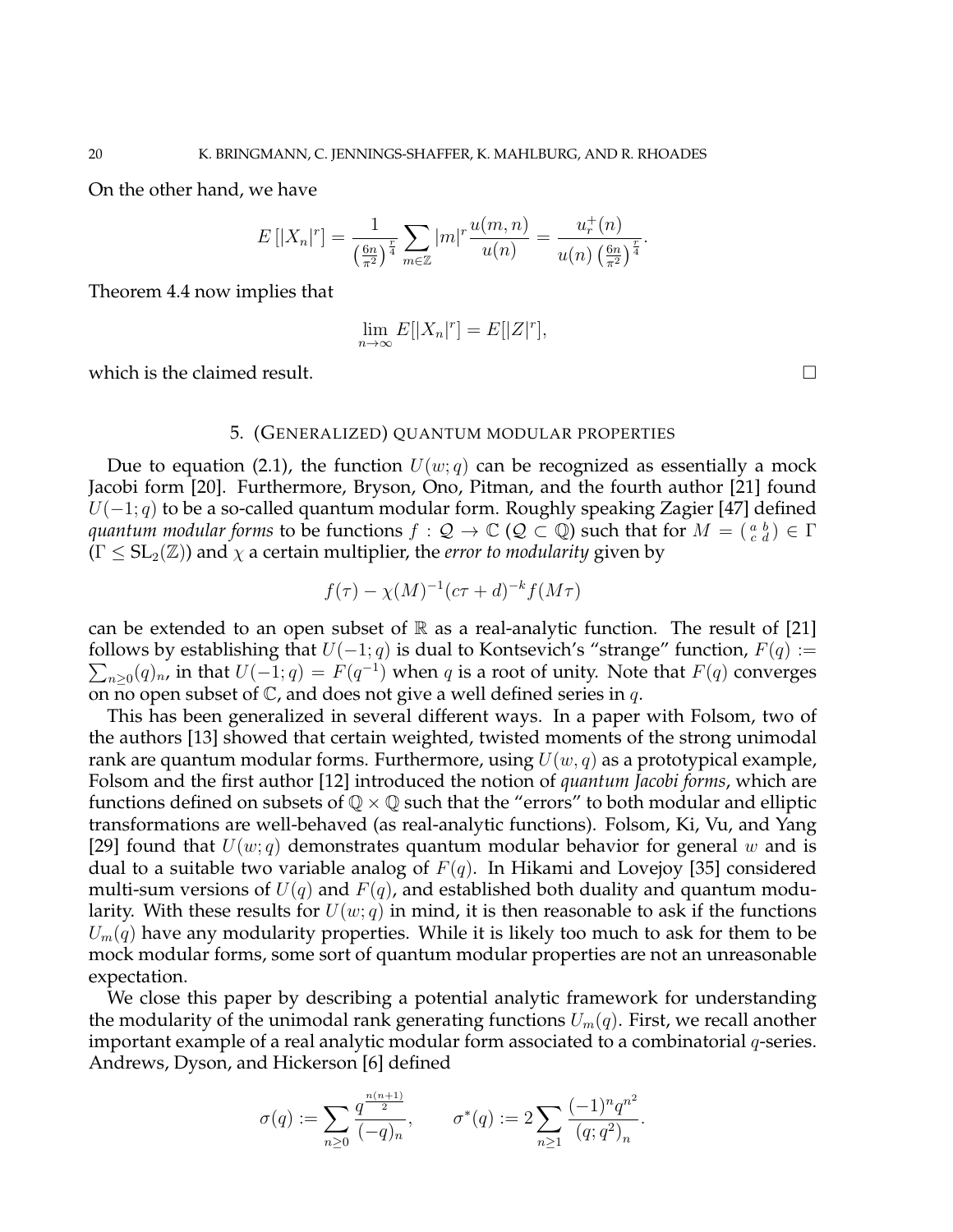Note [6, 49] that  $\sigma$  and  $\sigma^*$  can be written as indefinite theta functions

 $\overline{ }$ 

$$
q^{\frac{1}{24}}\sigma(q) = \left(\sum_{\substack{n+j \geq 0 \\ n-j \geq 0}} + \sum_{\substack{n+j < 0 \\ n-j < 0}} \right) (-1)^{n+j} q^{\frac{3}{2} \left(n + \frac{1}{6}\right)^2 - j^2},
$$
\n
$$
q^{-\frac{1}{24}}\sigma^*(q) = \left(\sum_{\substack{2j+3n \geq 0 \\ 2j-3n > 0}} + \sum_{\substack{2j+3n < 0 \\ 2j-3n \leq 0}} \right) (-1)^{n+j} q^{-\frac{3}{2} \left(n + \frac{1}{6}\right)^2 + j^2}
$$

Cohen [24] then viewed these functions in the framework of Maass forms. To recall his results, define the coefficients  $T(n)$  by

$$
\sum_{\substack{n \in \mathbb{Z} \\ n \equiv 1 \pmod{24}}} T(n) q^{\frac{|n|}{24}} := q^{\frac{1}{24}} \sigma(q) + q^{-\frac{1}{24}} \sigma^*(q)
$$

and set,  $\tau = u + iv$ ,

$$
\varphi_0(\tau) := v^{\frac{1}{2}} \sum_{n \in \mathbb{Z} \setminus \{0\}} T(n) K_0 \left( \frac{2\pi |n| v}{24} \right) e^{\frac{2\pi i n u}{24}},
$$

where  $K_0$  is the K-Bessel function of weight zero of the second kind. Cohen then proved that  $\varphi_0$  is a Maass form of weight zero on  $\Gamma_0(2)$  (with some multiplier) and eigenvalue 1  $\frac{1}{4}$ . Maass forms transform like modular forms. However, instead of being meromorphic they are eigenfunctions under the Laplace operator

$$
\Delta := -v^2 \left( \frac{\partial^2}{\partial u^2} + \frac{\partial^2}{\partial v^2} \right).
$$

The connection to Maass forms directly gives that  $\sigma$  is a quantum modular form.

Zwegers [49] considered general indefinite theta series of the shape satisfied by  $\sigma$  and  $\sigma^*$  and associated functions similar to that of  $\phi_0$ . For convenience, suppose that  $\Phi^+$  and  $\Phi^-$  are the indefinite theta series and the associated function is  $\Phi$ . By construction,  $\Phi$  is harmonic, but Φ may not have any modular properties. However, Zwegers was able to "complete"  $\Phi$  to a function  $\widehat{\Phi}$  that satisfies a modular transformation, but may no longer be harmonic. In the case that  $\Phi = \widehat{\Phi}$ , the functions  $\Phi^+$  and  $\Phi^-$  are quantum modular forms due to  $\Phi$  being a Maass form (see [14, Theorem 2.8] for a precise statement).

From equation (3.2), we have an indefinite theta representation of  $V_m(q)$  and so we can apply Zwegers' machinery. However, in doing so we find that we are in the case that the associated harmonic object is not equal to its modular completion. For this reason, we suspect that our functions are not quantum modular forms in the sense above.

We pose two problems. First, determine any generalized quantum modular properties of  $U_m(q)$ . Second, more generally, in the case of Zwegers' construction when  $\Phi \neq \tilde{\Phi}$ , determine any generalized quantum modular properties of  $\Phi^+$  and  $\Phi^-$ .

.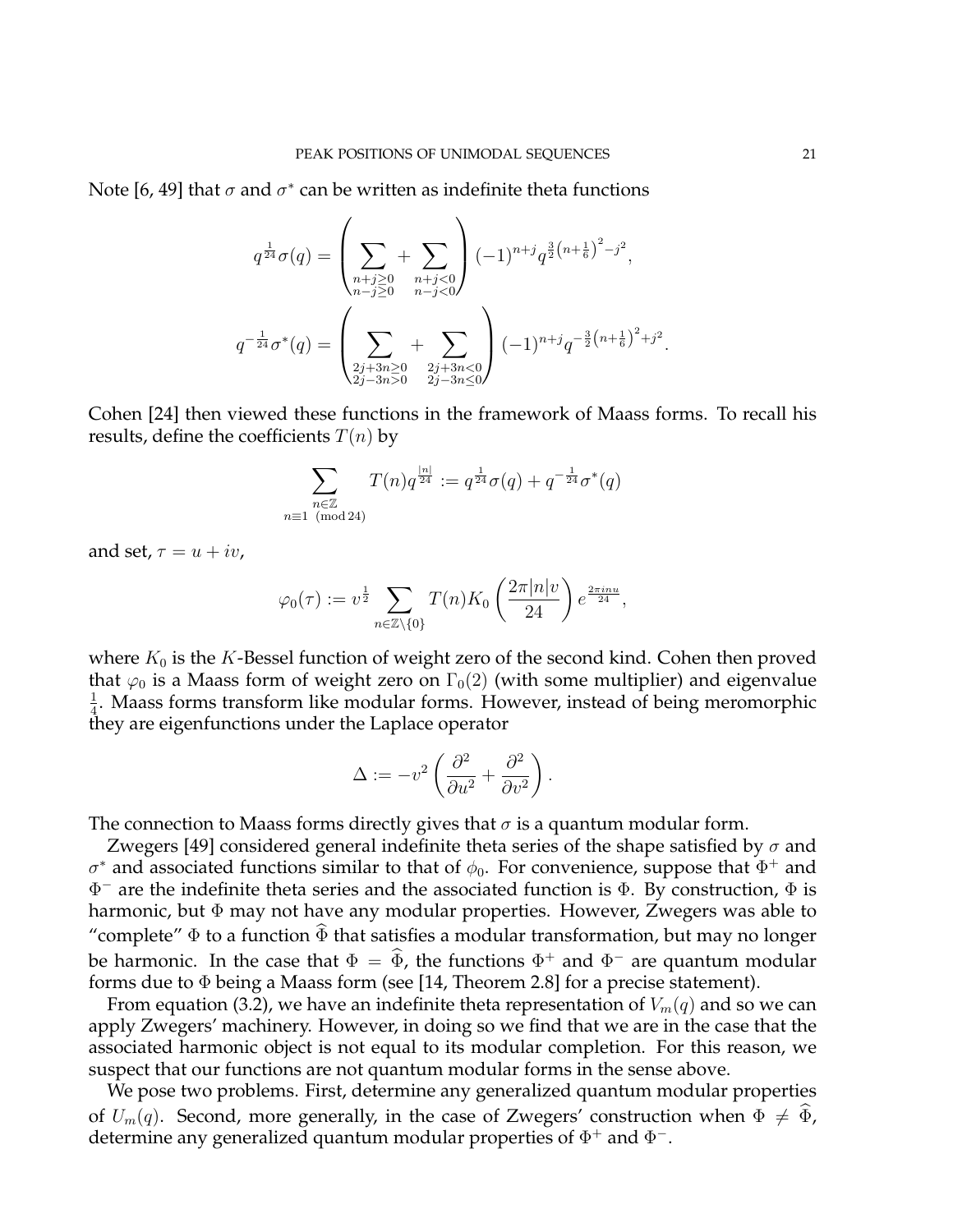#### **REFERENCES**

- [1] G. Andrews, *The theory of partitions*, Cambridge University Press, Cambridge, 1998.
- [2] G. Andrews. *Concave and convex compositions.* Ramanujan J. **31** (2013), 67–82.
- [3] G. Andrews, R. Askey, and R. Roy, *Special functions*, Encyclopedia of Mathematics and its Applications **71** (1999), Cambridge University Press, Cambridge.
- [4] G. Andrews and B. Berndt, *Ramanujan's lost notebook. Part II*. Springer, New York, 2009.
- [5] G. Andrews, S. Chan, and B. Kim, *The odd moments of ranks and crank,* J. Comb. Theory A **120** (2013), 77–91.
- [6] G. Andrews, F. Dyson, and D. Hickerson, *Partitions and indefinite quadratic forms*, Invent. Math. **91** (1988), 391–407.
- [7] G. Andrews and F. Garvan, *Dyson's crank of a partition*, Bull. Amer. Math. Soc. **18** (1988), 167-171.
- [8] T. Apostol, *Modular Functions and Dirichlet Series in Number Theory Series:* Grad. Texts Math. **41**, 2nd ed., 1990.
- [9] A. Atkin and P. Swinnerton-Dyer, *Some properties of partitions*, Proc. London Math. Soc. **4** (1954), 84–106.
- [10] F. Auluck, *On some new types of partitions associated with generalized Ferrers graphs*, Proc. Cambridge Phil. Soc. **47** (1951), 679–686.
- [11] P. Billingsley, *Probability and measure. Third edition.* Wiley Series in Probability and Mathematical Statistics. John Wiley & Sons, Inc., New York, 1995.
- [12] K. Bringmann and A. Folsom, *Quantum Jacobi forms and finite evaluations of unimodal rank generating functions*, Archiv der Mathematic **107**, special volume for E. Gekeler (2016), 367–378.
- [13] K. Bringmann, A. Folsom, and R. Rhoades, *Unimodal sequences and "strange" functions: a family of quantum modular forms*, Pacific J. Math. **274** (2015), 1–25.
- [14] K. Bringmann, J. Lovejoy, and L. Rolen, *On some special families of* q*-hypergeometric Maass forms*, Int. Math. Res. Not. **18** (2018), 5537–5561.
- [15] K. Bringmann and K. Mahlburg, *An extension of the Hardy-Ramanujan Circle Method and applications to partitions without sequences*, Amer. J. Math **133** (2011), 1151–1178.
- [16] K. Bringmann and K. Mahlburg, *Asymptotic inequalities for positive crank and rank moments*, Trans. Amer. Math. Soc. **366** (2014), 1073–1094.
- [17] K. Bringmann and K. Mahlburg, *Asymptotic formulas for stacks and unimodal sequences*, J. Comb. Theory A **126** (2014), 194–215.
- [18] K. Bringmann, K. Mahlburg, and R. Rhoades, *Asymptotics for crank and rank moments*, Bull. of the London Math. Soc. **43** (2011), 661–672.
- [19] K. Bringmann and K. Ono, *Dyson's ranks and Maass forms*, Ann. of Math. (2) **171** (2010), 419–449.
- [20] K. Bringmann and O. Richter, *Zagier-type duality and lifting maps for harmonic Maass-Jacobi forms*, Adv. Math. **225** (2010), 2298–2315.
- [21] J. Bryson, K. Ono, S. Pitman, and R. Rhoades, *Unimodal sequences and quantum and mock modular forms*, Proc. Natl. Acad. Sci. USA **109** (2012), 16063–16067.
- [22] S. Chan and R. Mao, *Inequalities for ranks of partitions and the first moment of ranks and cranks of partitions*, Adv. Math. **258** (2014), 414–437.
- [23] Y. Choi, *The basic bilateral hypergeometric series and the mock theta functions,* Ramanujan J. **24** (2011), 345– 386.
- [24] H. Cohen, q*-identities for Maass wave forms*, Invent. Math. **91** (1988), 409–422.
- [25] S. DeSalvo and I. Pak, *Log-concavity of the partition function*, Ramanujan J. **38** (2015), 61–73.
- [26] P. Diaconis, S. Janson, and R. Rhoades, *Note on a partition limit theorem for rank and crank*, Bull. Lond. Math. Soc. **45** (2013), 551–553.
- [27] F. Dyson, *Some guesses in the theory of partitions,* Eureka (Cambridge) **8** (1944), 10–15.
- [28] P. Erdos and J. Lehner, *The distribution of the number of summands in the partitions of a positive integer*, Duke Math. J. **8** (1941), 335–345.
- [29] A. Folsom, C. Ki, Y. Vu, and B. Yang, *Strange combinatorial quantum modular forms*, J. Number Theory **170** (2017), 315–346.